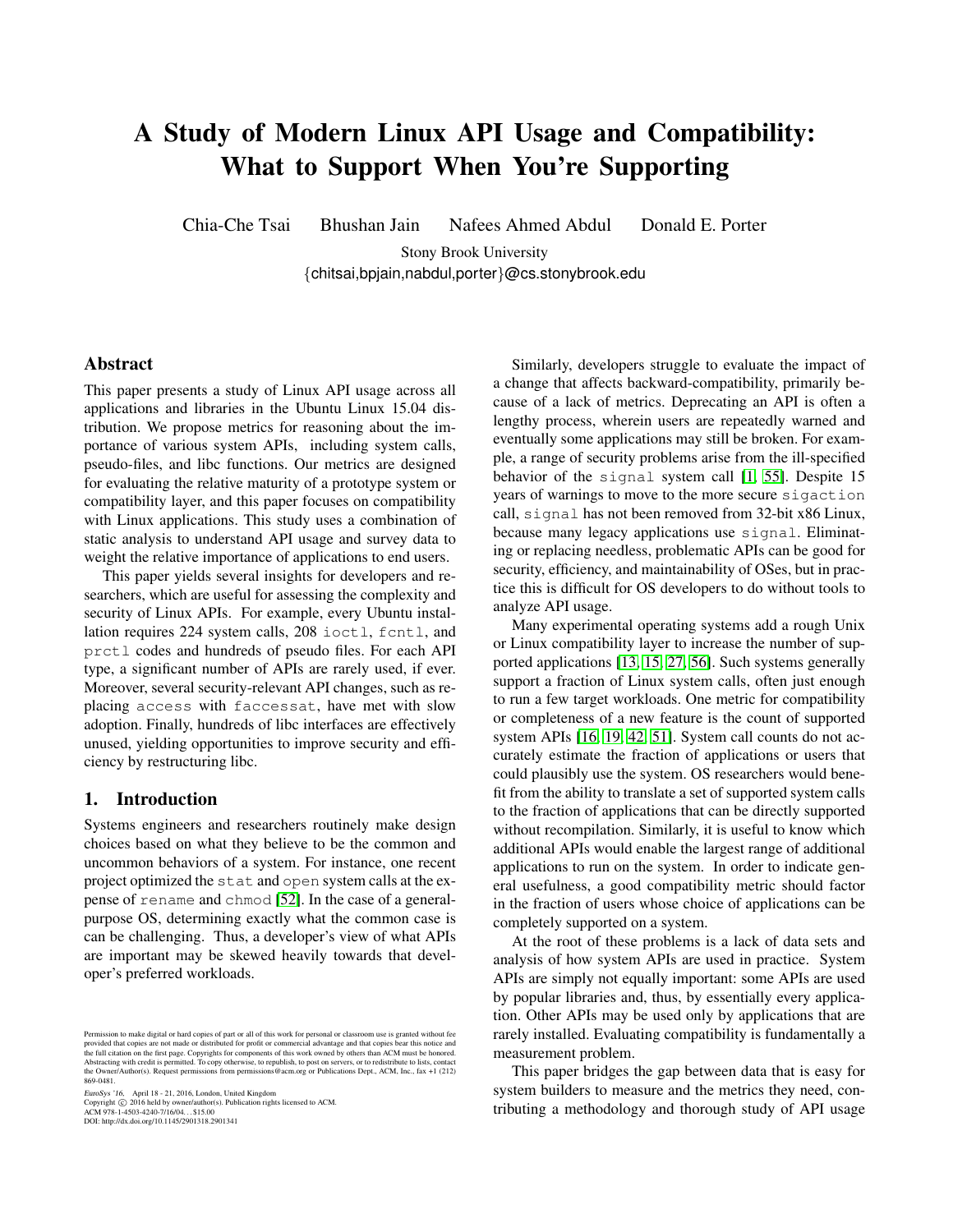in x86-64 Ubuntu/Debian Linux. Our study statically analyzes all executable and shared library binaries from all 30,976 packages in the Ubuntu/Debian Linux repository, in order to identify the system API "footprint" of each binary. This paper combines the footprint data with data about how frequently each package is installed, which is measured from the Ubuntu and Debian "popularity contest" survey data [\[2,](#page-14-6) [7\]](#page-14-7). By combining these data sources, the paper contributes metrics which weigh the usage of each system API by estimated usage in real-world installations.

This paper contributes a data set and analysis tool that can answer several practical questions for systems researchers. For instance: in a given prototype, which missing APIs would increase the range of supported applications? Or, if a given system API is optimized, what widely-used applications would likely benefit? We expect that the ability to match evaluation workloads to modified or supported system APIs will be particularly useful. Similarly, this data and toolset can help OS maintainers evaluate the impact of an API change on applications, and can help users evaluate whether a prototype system is suitable for their needs.

The contributions of this work are as follows:

- An approach to measuring platform compatibility, suitable for evaluating the relative completeness of prototype systems. Rather than considering compatibility a binary property ("will something break?"), we use a fractional metric ("how many programs will not break?") which is better suited to measuring the progress of a prototype.
- A comprehensive data set of current API usage in Ubuntu Linux 15.04.
- Analysis and a range of insights into current API usage patterns. For instance, we identify an efficient path to implementing a new Linux compatibility layer, maximizing the additional applications per system call. We also identify that usage of many APIs is similarily distributed: some are widely used, and there is a sharp drop with a very long tail of rarely or never-used APIs. As an example, nearly 40% of libc APIs are used by less than one percent of applications on a typical installation.

# 2. Some APIs Are More Equal Than Others

We started this study from a research perspective, in search of a better way to evaluate the completeness of system prototypes with a Unix compatibility layer. In general, compatibility is treated as a binary property (e.g., bug-for-bug compatibility), which loses important information when evaluating a prototype that is almost certainly incomplete. Papers often appeal to noisy indicators that the prototype probably covers all important use cases, such as the number of total supported system or library calls, as well as the variety of supported applications.

These metrics are easy to quantify, but problematic. Simply put, not all APIs are equally important: some are indispensable (e.g., read and write), whereas others are very

rarely used (e.g., preadv and delete module). A simple count of system calls is easily skewed by system calls that are variations on a theme (e.g., setuid, seteuid, and setresuid). Moreover, some system calls, such as ioctl, export widely varying operations—some used by by *all* applications and many that are essentially never used (§[3.3\)](#page-6-0). Thus, a system with "partial support" for ioctl is just as likely to support all or none of the Linux applications distributed with Ubuntu.

This paper considers system APIs ("APIs") broadly: this includes system calls, as well as any other means by which OS kernel functionality is requested, such as a pseudo-file system (/proc). This paper also considers libraries like libc, which are typically responsible for exporting an API, like POSIX, as well as the primary way application developers interact with the OS kernel.

One of the ways to understand the importance of a given interface is to measure its impact on end-users. In other words, if a given interface were not supported, how many users would notice its absence? Or, if a prototype added a given interface, how many more users would be able to use the system? To answer these questions, we must consider both the difference in API usage among applications, and the popularity of applications among end-users. We measure the former by analyzing application binaries, and determine the latter from installation statistics collected by Debian and Ubuntu [\[2,](#page-14-6) [7\]](#page-14-7). An **installation** is a single system installation, and can be a physical machine, a virtual machine, a partition in a multi-boot system, or a chroot environment created by debootstrap. Our data is drawn from over 2.9 million installations (2,745,304 Ubuntu and 187,795 Debian).

We introduce two new metrics: one for each API, and one for a whole system. For each API, we measure how disruptive its absence would be to applications and end users—a metric we call API importance. For a system, we compute a weighted percentage we call weighted completeness. For simplicity, we define a system as a set of implemented or translated APIs, and assume an application will work on a target system if the application's API footprint is implemented on the system. These metrics can be applied to all system APIs, or a subset of APIs, such as system calls or standard library functions.

This paper focuses on Ubuntu/Debian Linux, as it is a well-managed Linux distribution with a wide array of supported software, which also collects package installation statistics. The default package installer on Ubuntu/Debian Linux is APT. A package is the smallest granularity of installation, typically matching a common library or application. A package may include multiple executables, libraries, and configuration files. Packages also track dependencies, such as a package containing Python scripts depending on the Python interpreter. Ubuntu/Debian Linux installation statistics are collected at package granularity and collect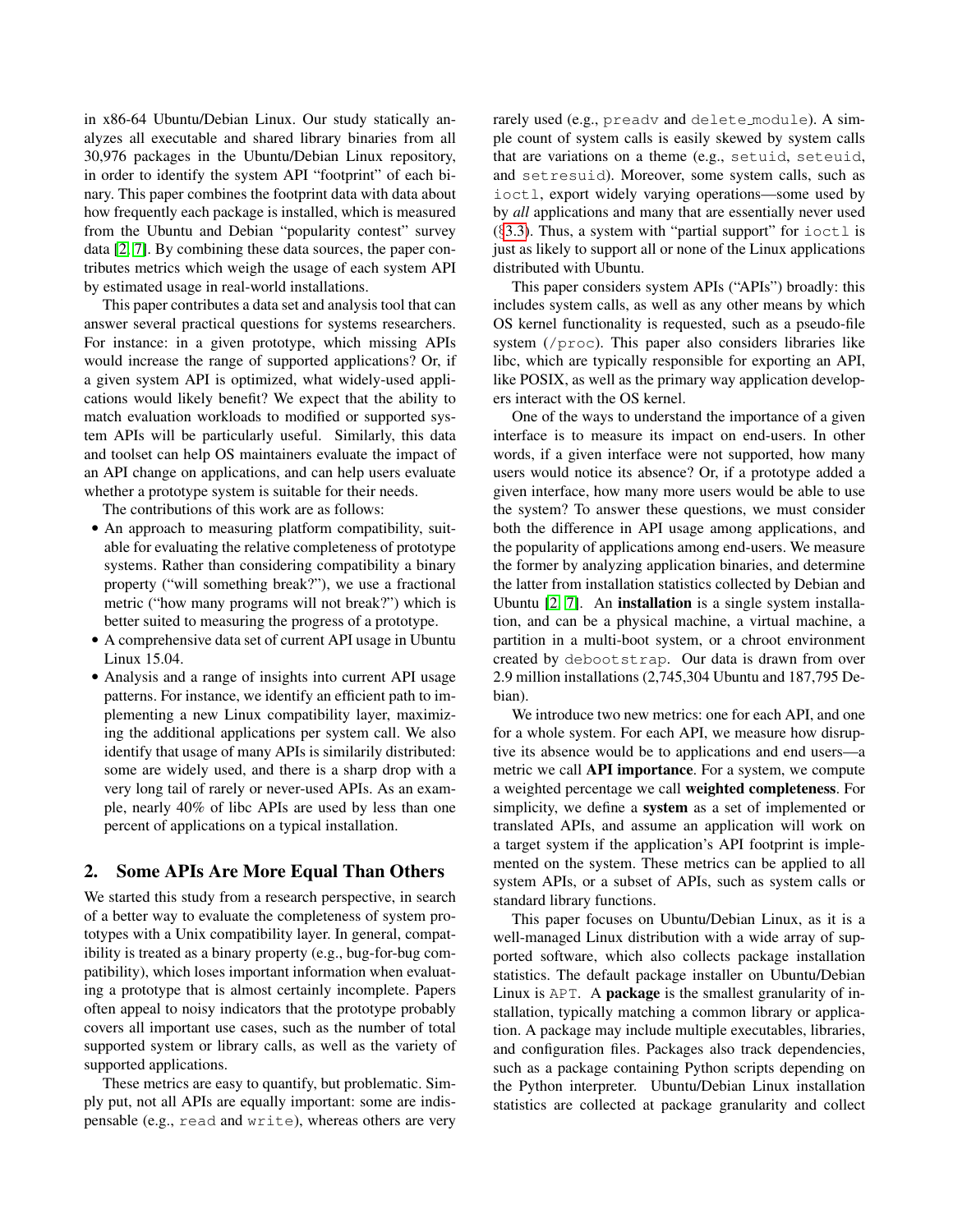several types of statistics. This study is based on data of how many Ubuntu or Debian installations installed a given target package.

For each binary in a package—either as a standalone executable or shared library—we use static analysis to identify all possible APIs the binary could call, or the API footprint. The APIs can be called from the binaries directly, or indirectly through calling functions exported by other shared libraries. A package's API footprint is the union of the API footprints of each of its standalone executables. We weight the API footprint of each package by its installation frequency to approximate the overall importance of each API. Although our initial focus was on evaluating research, our resulting metric and data analysis provide insights for the larger community, such as trends in API usage.

## 2.1 API Importance: A Metric for Individual APIs

System developers can benefit from an importance metric for APIs, which can in turn guide optimization efforts, deprecation decisions, and porting efforts. Reflecting the fact that users install and use different software packages, we define API importance as the probability that an API will be indispensable to at least one application on a randomly selected installation. We want a metric that decreases as one identifies and removes instances of a deprecated API, and a metric that will remain high for an indispensable API, even if only one ubiquitous application uses the API.

## Definition: API Importance.

For a given API, the probability that an installation includes at least one application requiring the given API.

Intuitively, if an API is used by no packages or installations, the API importance will be *zero*, causing no negative effects if removed. We assume all packages installed in an OS installation are indispensable. As long as an API is used by at least one package, the API is considered *important* for the installation. Appendix [A.1](#page-13-0) includes a formal definition of API importance.

#### 2.2 Weighted Completeness: A System-Wide Metric

We also measure compatibility at the granularity of an OS, which we call weighted completeness. Weighted completeness is the fraction of applications that are likely to work, weighted by the likelihood that these applications will be installed on a system.

The goal of weighted completeness is to measure the degree to which a new OS prototype or translation layer is compatible with a baseline OS. In this study, the baseline OS is Ubuntu/Debian Linux.

## Definition: Weighted Completeness.

For a target system, the fraction of applications supported, weighted by the popularity of these applications.

The methodology for measuring the weighted completeness of a target system's API subset is summarized as follows:

- 1. Start with a list of supported APIs of the target system, either identified from the system's source, or as provided by the developers of the system.
- 2. Based on the API footprints of packages, the framework generates a list of supported and unsupported packages.
- 3. The framework then considers the dependencies of packages. If a supported package depends on an unsupported package, both packages are marked as unsupported.
- 4. Finally, the framework weighs the list of supported packages based on package installation statistics. As with API importance, we measure the effected package that is most installed; weighted completeness instead calculates the expected fraction of packages in a typical installation that will work on the target system.

We note that this model of a typical installation is useful in reducing the metric to a single number, but also does not capture the distribution of installations. This limitation is the result of the available package installation statistics, which do not include correlations among installed packages. This limitation requires us to assume that package installations are independent, except when APT identifies a dependency. For example, if packages *foo* and *bar* are both reported as being installed once, we cannot tell if they were on the same installation, or if two different installations. If foo and bar both use an obscure system API, we assume that two installations would be affected if the obscure API were removed. If foo depends on bar, we assume the installations overlap. Appendix [A.2](#page-13-1) formally defines weighted completeness.

## 2.3 Data Collection via Static Analysis

We use static binary analysis to identify the system call footprint of a binary. This approach has the advantages of not requiring source code or test cases. Dynamic system call logging using a tool like strace is simpler, but can miss input-dependent behavior. A limitation of our static analysis is that we must assume the disassembled binary matches the expected instruction stream at runtime. In other words, we assume that the binary isn't deliberately obfuscating itself, such as by jumping into the middle of an instruction (from the perspective of the disassembler). To mitigate this, we spot check that static analysis returns as superset of strace results.

We note that, in our experience, things like the system call number or even operation codes are fairly straightforward to identify from a binary. These tend to be fixed scalars in the binary, whereas other arguments, such as the contents of a write buffer, are input at runtime. We assume that binaries can issue system calls directly with inline system call instructions, or can call system calls through a library, such as libc. Our static analysis identifies system call instructions and constructs a whole-program call graph.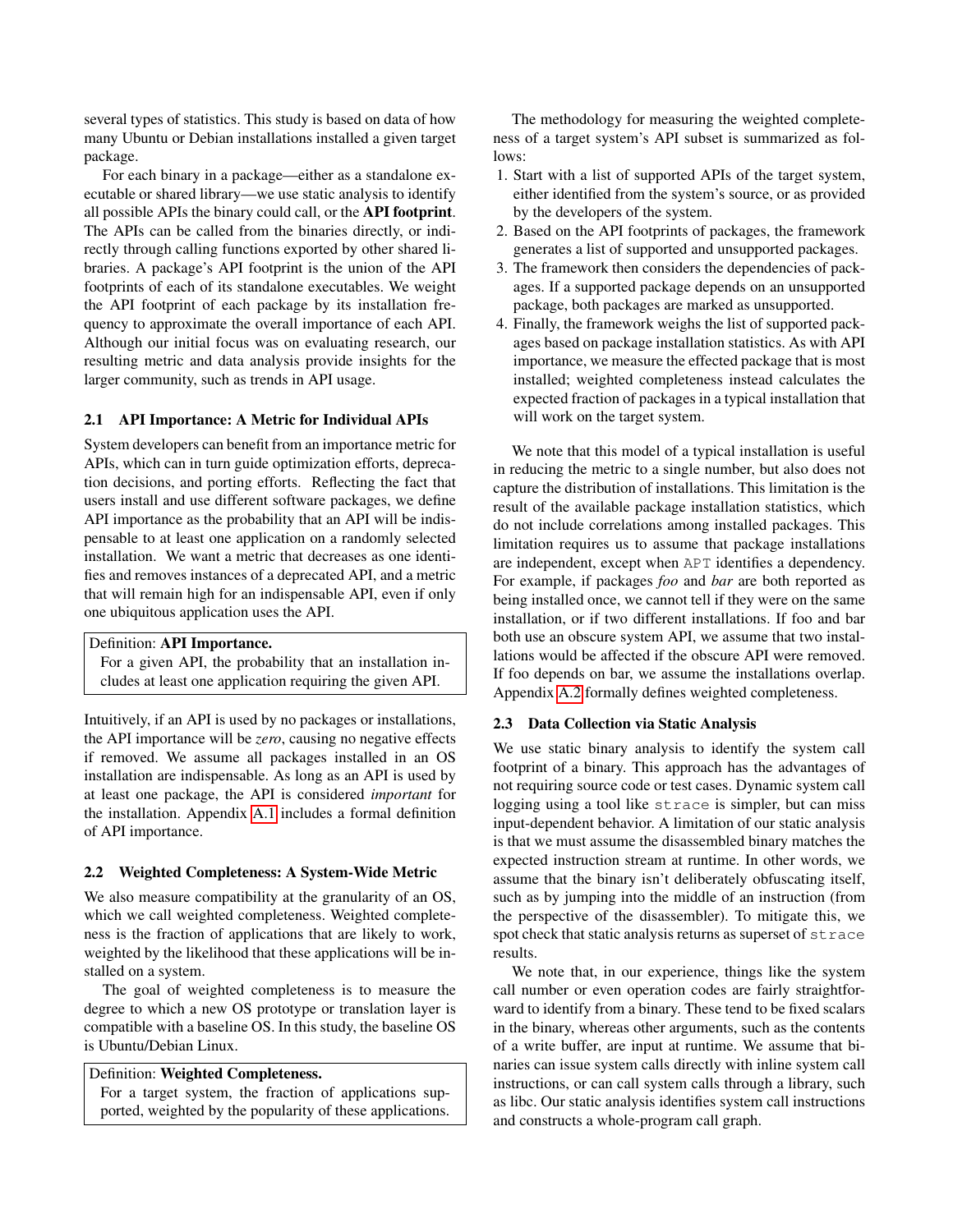

<span id="page-3-0"></span>Figure 1. Percentage of ELF inaries and applications written in interpreted languages among all executables in the Ubuntu/Debian Linux repository, categorized by interpreters. ELF binaries include static binaries, shared libraries and dynamically-linked executables. Interpreters are detected by *shebangs* of the files. Higher is more important.

Our study focuses primarily on ELF binaries, which account for the largest fraction of Linux applications (Figure [1\)](#page-3-0). For interpreted languages, such as Python or shell scripts, we assume that the system call footprint of the interpreter and major supporting libraries over-approximates the expected system call footprint of the applications. Libraries that are dynamically loaded, such as application modules or language native interface (e.g.,JNI, Perl XS) are not considered in our study.

## 2.4 Limitations

*Popularity Contest Dataset.* The analysis in this paper is limited by the Ubuntu/Debian Linux's package installer, APT, and their package installation statistics. Because most packages in Ubuntu/Debian Linux are open-source, our observations on Linux API usage may have a bias toward open-source development patterns. Commercial applications that are purchased and distributed through other means are not included in this survey data, although data from other sources could, in principle, be incorporated into the analysis if additional data were available.

We assume that the package installation statistics provided by Ubuntu/Debian Linux are representative. The popularity contest dataset is reasonably large (2,935,744 installations), but reporting is opt-in.

The data does not show how often these packages are actually used, only how often they are installed. Finally, this data set does not include sufficient historical data to compare changes to the API usage over time.

*Static Analysis.* Because our study only analyzes precompiled binaries, some compile-time customizations may be missed. Applications that are already ported using macro like #ifdef LINUX will be considered dependent to Linux-specific APIs, even though the application can be recompiled for other systems.

Our static analysis tool only identifies whether an API is potentially used, not how frequently the API is used during the execution. Thus, it is not sufficient to draw inferences about performance.

We assume that, once a given API (e.g., write) is supported and works for a reasonable sample of applications, handling missed edge cases should be straightforward engineering that is unlikely to invalidate the experimental results of the project. That said, in cases where an input can yield significantly different behavior, e.g., the path given to open, we measure the API importance of these arguments. Verifying bug-for-bug compatibility generally requires techniques largely orthogonal to the ones used in this study, and thus this is beyond the scope of this work.

We do not do inter-procedural data-flow analysis. As a result, we were unable to identify system call numbers for 2,454 call sites (4% of the relevant call sites) across all binaries in the repository. As a result, some system call usage values may be underestimated, and may go up with a more sophisticated static analysis.

*Metrics.* The proposed metrics are intended to be simple numbers for easy comparison. But this coarseness loses some nuance. For instance, our metrics cannot distinguish between APIs that are critical to a small population, such as those that offer functionality that cannot be provided any other way, versus APIs that are rarely used because the software is unimportant. Similarly, these metrics alone cannot differentiate a new API that is not yet widely adopted from an old API with declining usage.

# <span id="page-3-1"></span>3. A Study of Modern Linux API Usage

This section presents measurements of API usage, as well as several trends in how APIs are used. Of particular note is that the OS interface required by essentially all applications is substantially larger than the roughly 300 Linux system calls—the required interface also includes several vectored system call operations, such as  $i$  octl, and special filesystem interfaces like /sys and /proc. We also note that a number of system calls and other APIs are so rarely used that they can be deprecated with little disruption or effort.

This section first examines the use of system calls in Linux applications. Section [3.2](#page-5-0) analyzes the most efficient path to add system calls to a prototype, outlining a path from the minimal footprint for "hello world", up through the most demanding application (qemu), maximizing the number of supported applications at each step. Section [3.3](#page-6-0) analyzes the importance of operations under vectored system calls, such as ioctl. Section [3.4](#page-6-1) evaluates the API importance of pseudo-files, such as those under /proc. Finally, Section [3.5](#page-7-0) examines current usage patterns for libc. Throughout the section, we identify several points at which APIs could be gainfully restricted, removed, or refactored, as well as identifying points where unexpected APIs can be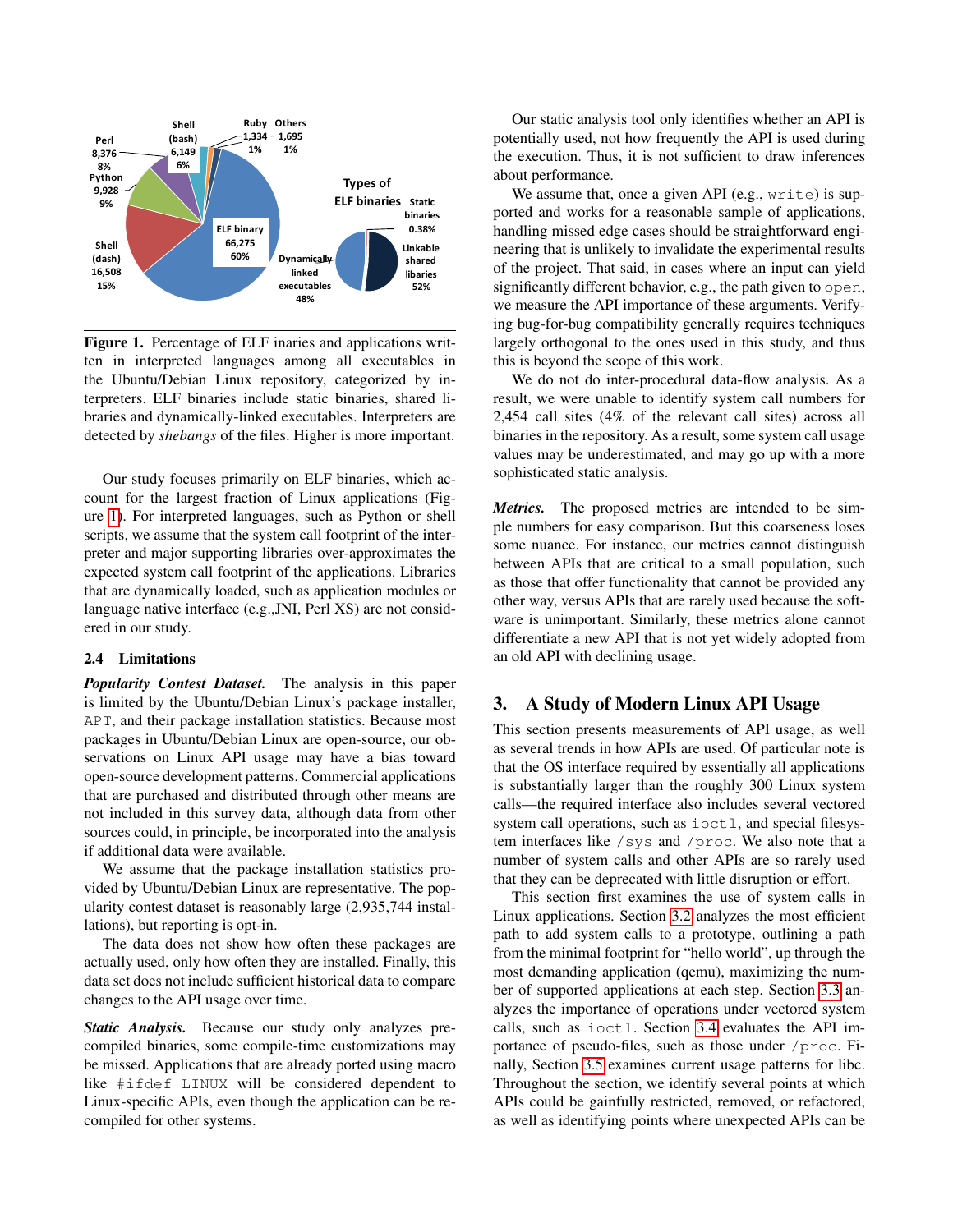

<span id="page-4-0"></span>Figure 2. The trend of API importance as N-most important system calls among total 320 system calls of Ubuntu Linux 15.04 with Linux kernel 3.19. Higher is more important; 100% indicates all installations include software that make the system call.

essential to performance or functionality. We highlight key insights and recommendations in boxes.

## <span id="page-4-3"></span>3.1 Spot the Most Valuable System Calls

We begin by looking at the API importance of each system call, in order to answer the following questions:

- Which system calls are the most important to support when implementing a new system, or have high costs to replace, if desired?
- Which system calls are very rarely used and candidates for deprecation?
- Which system calls are not supported by the OS, but still attempted by applications?

There are 320 system calls defined in x86-64 Linux 3.19 (as listed in unistd.h). Figure [2](#page-4-0) shows the distribution of system calls by importance. The Figure is ordered by most important (at 100%) to least important (around 0%) similar to inverted CDF. The figure highlights several points of interest on this line.

Over two-thirds (*224 of 320*) of system calls on Linux are indispensable: required by at least one application on every installation. Among the rest, 33 system calls are important on more than ten percent of the installations. 44 system calls have very low API importance: less than ten percent of the installations include at least one application that uses these system calls.

Our study also shows the contributors to an API's importance. For instance, Table [1](#page-4-1) lists system calls that are only called by one or two particular libraries (e.g., libc). These system calls are wrapped by library APIs, so applications depend on them only because the libraries do. To eliminate the usage of these system calls, developers only have to pay minimum efforts to re-implement the wrappers in libraries.

Among the 44 system calls with a API importance above zero but less than ten percent, some are cases where a more popular alternative is available. For instance, Linux supports both POSIX and System V message queues. The five APIs for POSIX message queues have a lower API importance than System V message queues. We believe this

| <b>System Calls</b>                       | Imp.          | <b>Packages</b>             |
|-------------------------------------------|---------------|-----------------------------|
| clock_settime, iopl,<br>ioperm, signalfd4 | $100\%$       | -libc                       |
| mbind                                     |               | 36.0% libnuma, libopenblasp |
| addkey                                    |               | 27.2% libkeyutils           |
| kevctl                                    |               | 27.2% pam_keyutil,          |
|                                           |               | libkeyutils                 |
| requestkey                                |               | 14.4% libkeyutils           |
| pready, pwritey                           | $11.7\%$ libe |                             |

<span id="page-4-1"></span>Table 1. System calls which are only directly used by particular libraries, and their API importance ("Imp."). Only system calls with API importance larger than ten percent are shown. These system calls are wrapped by library APIs, thus they are easy to deprecate by modifying the libraries.

| <b>System Calls</b>                      | Imp. Packages            |
|------------------------------------------|--------------------------|
| seccomp, sched_setattr,<br>sched_getattr | 1\% coop-computing-tools |
| kexec_load                               | $1\%$ kexec-tools        |
| clock_adjtime                            | 4% systemd               |
| renameat2                                | 4% systemd,              |
|                                          | coop-computing-tools     |
| mq_timedsend, mq_qetsetattr              | $1\%$ qemu-user          |
| io_getevent                              | 1% ioping, zfs-fuse      |
| getcpu                                   | 4% valgrind, rt-tests    |

<span id="page-4-2"></span>Table 2. System calls with usage dominated by particular package(s), and their API importance ("Imp."). This table excludes system calls that are officially retired.

is attributable to System V message queues being more portable to other UNIX systems. Similarly, we observed that epoll wait (100%) has a higher API importance than epoll pwait  $(3\%)$ , even though epoll pwait is commonly considered more robust for the same purpose waiting on file descriptor events. Table [2](#page-4-2) lists system calls used by only one or two packages—generally specialpurpose utilities, such as kexec load, which is used by kexec-tools).

In some cases, system calls are effectively offloaded to a file in /proc or /sys. For instance, some of the information that was formerly available via query module can be obtained from /proc/modules, /proc/kallsyms and the files under the directory /sys/module. Similarly, the information that can be obtained from the sysfs system call is now available in /proc/filesystems.

We also found five system calls uselib, nfsservctl, afs\_syscall, vserver and security system calls that are officially retired, but still have a low, but nonzero, API importance. For instance nfsservctl is removed from Linux kernel 3.1 but still has API importance of seven percent, because it is tried by NFS utilities such as exportfs. These utilities still attempt the old calls for backward-compatibility with older kernels.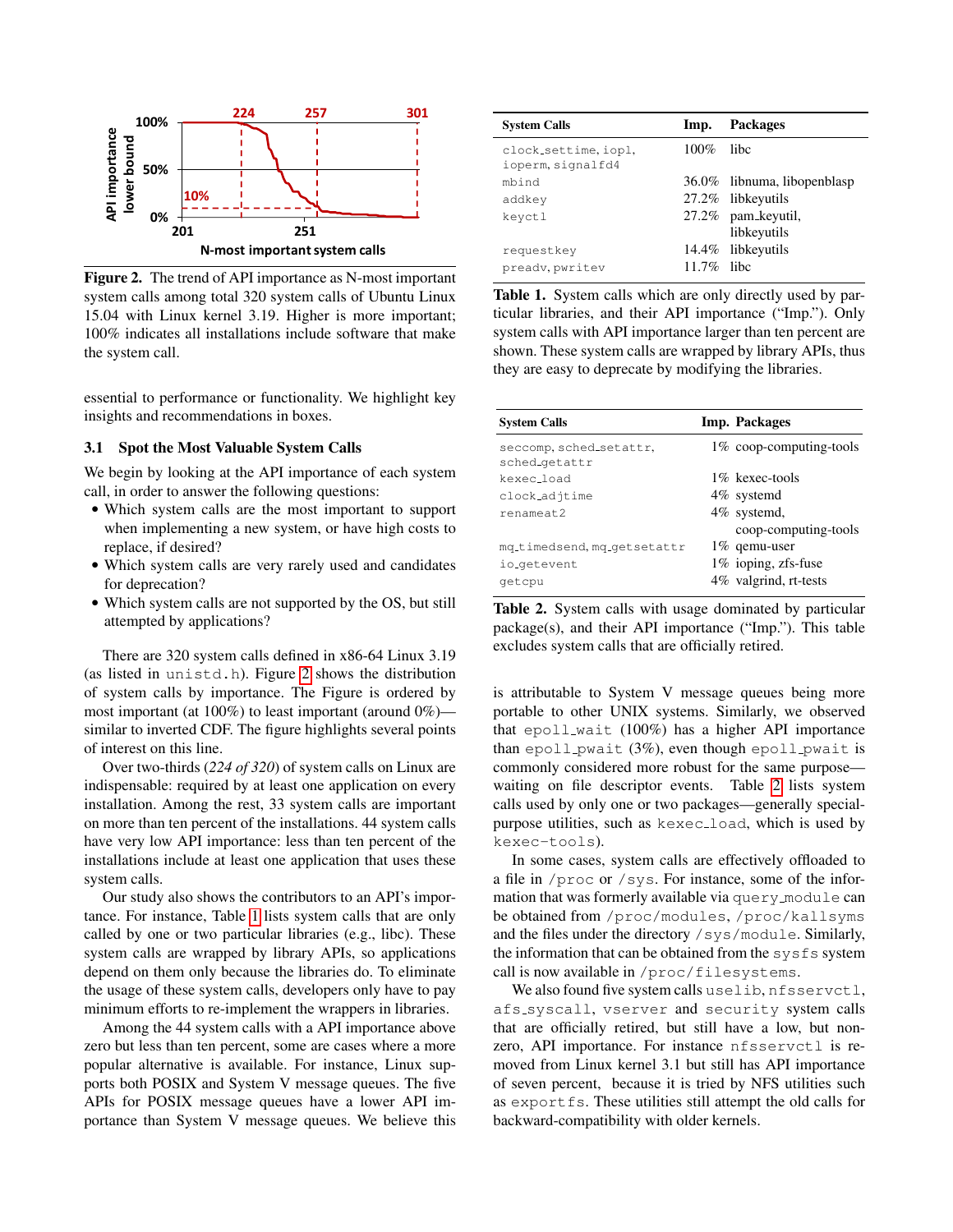| <b>Unused System Calls</b>                             | <b>Reason for Disuse</b>                                                   |
|--------------------------------------------------------|----------------------------------------------------------------------------|
| set_thread_area,tuxcall,<br>create_module, and 6 more. | Officially retired.                                                        |
| sysfs                                                  | replaced by<br>/proc/filesystems.                                          |
| rt_tqsiqqueueinfo,<br>qet_robust_list                  | Unused by applications.                                                    |
| remap_file_pages                                       | No non-sequential ordered<br>mapping; repeated calls to<br>mmap preferred. |
| mq_notify                                              | Unused: Asynchronous<br>message delivery.                                  |
| lookup_dcookie                                         | Unused: for profiling.                                                     |
| restart_syscall                                        | Transparent to applications.                                               |
| move_pages                                             | Unused: for NUMA usage.                                                    |

<span id="page-5-1"></span>Table 3. Unused system calls and explanation for disuse.

Among 43 least-used system calls, some are replaceable by alternatives with higher API importance; 5 are officially retired but still tried by few applications. System developers could use this data to identify relevant applications, accelerating replacement of these system calls.

In total, 18 of 320 system calls in Linux 3.19 are not used by any application in the Ubuntu/Debian Linux repository. We list these system calls in Table [3.](#page-5-1) In addition to the issues discussed above, Ten of these system calls do not have an entry point, but are still defined in the Linux headers. Five of the unused system calls such as rttgsigqueueinfo, get\_robust\_list, remap\_file\_pages, mq\_notify, lookup dcookie provide an interface that is not used by the applications. These system calls can be potential candidates for deprecation. However, even though restart syscall is not used by any application, it is internally used by the kernel.

In addition to ten already retired system calls, we found seven other candidate system calls for deprecation or in need of more exposure to developers.

# <span id="page-5-0"></span>3.2 From "Hello World" to Qemu

Figure [3](#page-5-2) shows the optimal path of adding system calls to a prototype system, using a simple, greedy strategy of implementing the N-most important APIs, which in turns maximizes weighted completeness. In other words, the leftmost points on the graph are the most important APIs, but the y coordinate only increases once enough system calls are supported that a simple program, such as "hello world" can execute. Similar to a CDF, this line continues up to 100% of



<span id="page-5-2"></span>Figure 3. Accumulated weighted completeness when N top-ranked system calls are implemented in the OS. Higher is more compliant.

Ubuntu applications. The graph highlights several points of interest in this curve.

Essentially, one cannot run even the most simple programs without at least 40 system calls. After this, the number of additional applications one can support by adding another system call increases steadily until an inflection point at 125 system calls, or supporting extended attributes on files, where weighted completeness jumps to 25%. To support roughly half of Ubuntu/Debian Linux applications, one must have 145 system calls, and the curve plateaus around 202 system calls. On the most extreme end, qemu's MIPS emulator (on an x86-64 host) requires 270 system calls [\[18\]](#page-14-8). A weighted completeness of 100% implies that all Linux applications ever used are supported by the prototype.

Table [4](#page-6-2) breaks down the recommended development phases by rough categories of required system calls. We do not provide a complete ordered list here in the interest of brevity, but this list is available as part of our dataset, at [http://oscar.cs.stonybrook.edu/](http://oscar.cs.stonybrook.edu/api-compat-study) [api-compat-study](http://oscar.cs.stonybrook.edu/api-compat-study).

A goal of weighted completeness is to help guide the process of developing new system prototypes. Section [3.1](#page-4-3) showed that 224 out of 320 system calls on Ubuntu/Debian Linux have 100% API importance. In other words, if one of these 224 calls is missing, at least one application on a typical system will not work. Weighted completeness, however, is more forgiving, as it tries to capture the fraction of a typical installation that could work. Only 40 system calls are needed to have weighted completeness more than 1%.

It takes the most effort to support first and last 10% of any installation (0–10% and 90–100% weighted completeness). The gain in functionality is precipitous when adding the 81st–202nd system calls.

For simplicity, Table [4](#page-6-2) only includes system calls, but one can construct a similar path including other APIs, such as vectored system calls, pseudo-files and library APIs. For example, developers need not implement every operation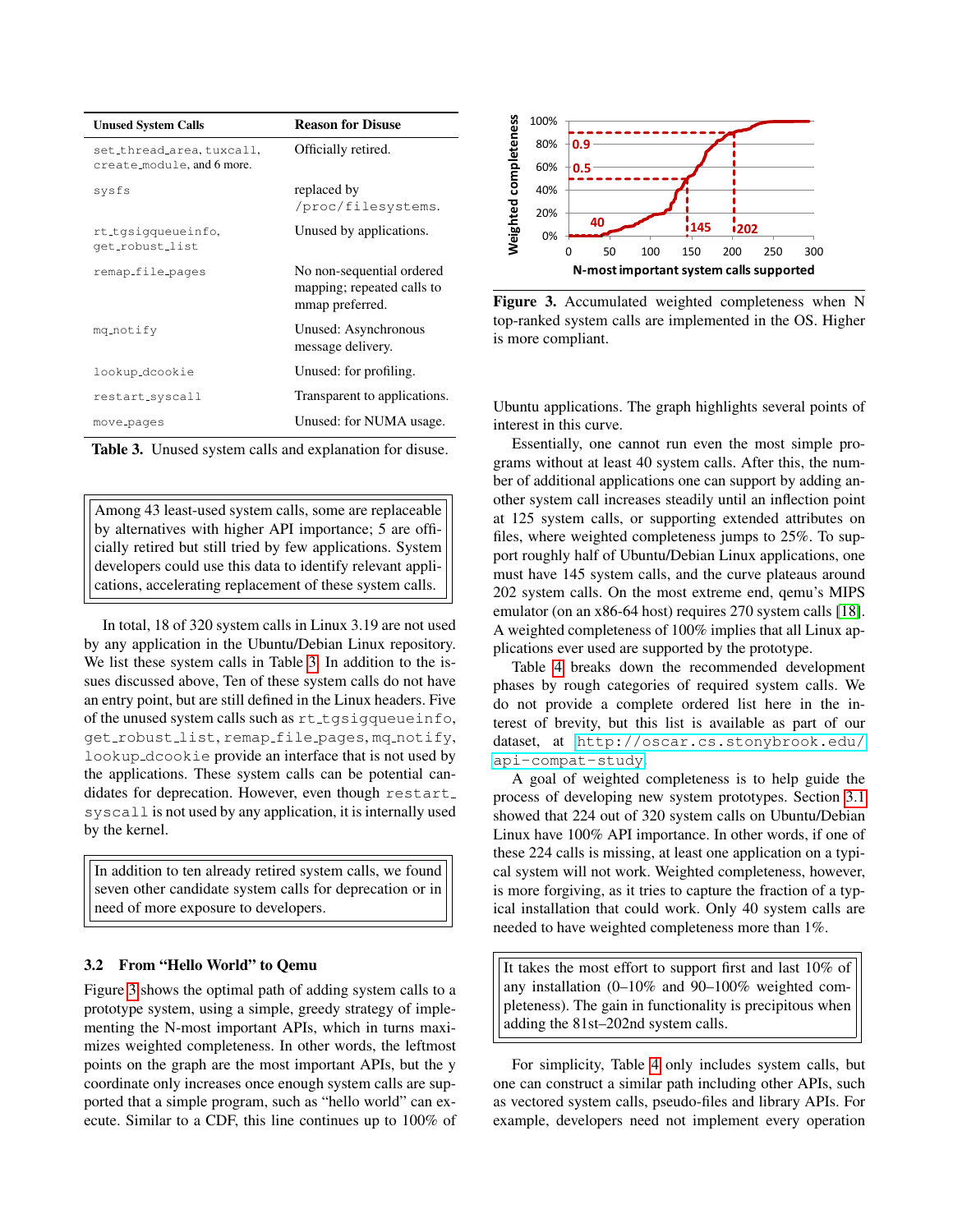| <b>Stage</b> | Sample System Calls                                                                                                                                                                                                                                                                                                                                                                                                                                                                                                                                                                                                                     | #              | Weighted<br>Completeness | 100%                                                                                                                                                     |
|--------------|-----------------------------------------------------------------------------------------------------------------------------------------------------------------------------------------------------------------------------------------------------------------------------------------------------------------------------------------------------------------------------------------------------------------------------------------------------------------------------------------------------------------------------------------------------------------------------------------------------------------------------------------|----------------|--------------------------|----------------------------------------------------------------------------------------------------------------------------------------------------------|
| I            | mmap, vfork, exit, read,<br>gettid, fcntl, getcwd<br>sched_yield, kill, dup2                                                                                                                                                                                                                                                                                                                                                                                                                                                                                                                                                            | 40             | $1.12\%$                 | <b>API importance</b><br>lower bound<br>50%<br>0%                                                                                                        |
| $_{\rm II}$  | mremap, ioctl, access,<br>socket, poll, recvmsg,<br>dup, unlink, wait4,<br>select, chdir, pipe                                                                                                                                                                                                                                                                                                                                                                                                                                                                                                                                          | $+41$<br>(81)  | 10.68 %                  | Figure 4. 188 io                                                                                                                                         |
| $\rm III$    | sigaltstack, shutdown,<br>symlink, alarm, listen,<br>pread64, getxattr,<br>shmget, epoll_wait,<br>chroot, sync, getrusage                                                                                                                                                                                                                                                                                                                                                                                                                                                                                                               | $+64$<br>(145) | 50.09%                   | Roughly 447 in<br>Higher is more<br>include software                                                                                                     |
| IV           | flock, semget, ppoll,<br>mount, brk, pause,<br>clock_gettime, getpgid,<br>settimeofday, capset,<br>reboot, unshare, tkill                                                                                                                                                                                                                                                                                                                                                                                                                                                                                                               | $+57$<br>(202) | 90.61 %                  | 100%<br>API importance<br>lower bound<br>50%                                                                                                             |
| V            | All remaining                                                                                                                                                                                                                                                                                                                                                                                                                                                                                                                                                                                                                           | $+70$<br>(272) | 100 %                    | 0%<br>0<br>N-mo                                                                                                                                          |
| <b>3.3</b>   | <b>Vectored System Call Opcodes</b><br>Some system calls, such as ioctl, fontl, and protl, es-<br>sentially export a secondary system call table, using the first                                                                                                                                                                                                                                                                                                                                                                                                                                                                       |                |                          | port these 47 mo<br>of the fontlop<br>In building a p<br>operations in v                                                                                 |
|              | argument as an operation code. These vectored system calls<br>significantly expand the system API, dramatically increasing<br>the effort to realize full API compatibility. It is also difficult<br>to enforce robust security policies on these interfaces, as the<br>arguments to each operation are highly variable.<br>The main expansion is from ioctl. Linux defines 635<br>operation codes, and Linux kernel modules and drivers can<br>define additional operations. In the case of ioctl, we ob-<br>verse that there are 52 operations with the 100% API impor-<br>tance (Figure 4), each of which are as important as the 226 |                |                          | Compared to<br>of infrequently<br>tion codes defin<br>kernel 3.19, onl<br>percent, and for<br>in at least one a<br>are good targets<br>the system attacl |
|              | most important system calls. Of these 52 operations, 47 are<br>frequently used operations for TTY console (e.g., TCGETS)<br>or generic operations on IO devices (e.g., FIONREAD).                                                                                                                                                                                                                                                                                                                                                                                                                                                       |                |                          | ioctl system<br>tions, which m                                                                                                                           |
|              | On the narrow end, fontl and protl have 18 and<br>44 operations, respectively, in Linux kernel 3.19. Unlike<br>ioctl, fontl and protl are not extensible by modules<br>or drivers, and their operations tend to have higher API<br>importance (Figure 5). For fcntl, eleven out of eighteen<br>fcntl operations in Linux 3.19 have API importance at<br>around 100%. For pret1, only nine out of 44 operations                                                                                                                                                                                                                          |                |                          | Pseudo-Fi<br>3.4<br>In addition to t<br>many additional<br>/proc, /dev,<br>tems because the                                                              |

<span id="page-6-2"></span>Table 4. Five stages of implementing system calls based on the API importance ranking. For each stage, a set of system calls is listed, with the work needed to accomplish (# of system calls) and the weighted completeness that can be reached.

#### <span id="page-6-0"></span>3.3 Vectored System Call Opcodes



<span id="page-6-3"></span>Figure 4. 188 ioctl operations with highest API importance. Roughly 447 infrequent operations on the tail are omitted. Higher is more important; 100% indicates all installations include software that request the operations.



<span id="page-6-4"></span>Figure 5. Ranking of API importance among fontl and prctl codes. Higher is more important; 100% indicates all installations include software that request the operations.

have API importance around 100%, and only eighteen has API importance larger than 20%.

Thus, developers of a new system prototype should support these 47 most important ioctl operations, about half of the fcntl opcodes, and only 9–20 prcntl operations.

In building a prototype system, a relatively small set of operations in vectored system calls are essential.

Compared to system calls, ioctl has a much longer tail of infrequently used operations. Out of 635 ioctl operation codes defined by modules or drivers hosted in Linux kernel 3.19, only 188 have API importance more than one percent, and for only 280 we can find usage of the operations in at least one application binary. Those unused operations are good targets for deprecation, in the interest of reducing the system attack surface.

ioctl system call has a very long tail of unused operations, which may create system security risks.

## <span id="page-6-1"></span>3.4 Pseudo-Files and Devices

In addition to the main system call table, Linux exports many additional APIs through pseudo-file systems, such as /proc, /dev, and /sys. These are called pseudo-file systems because they are not backed by disk, but rather export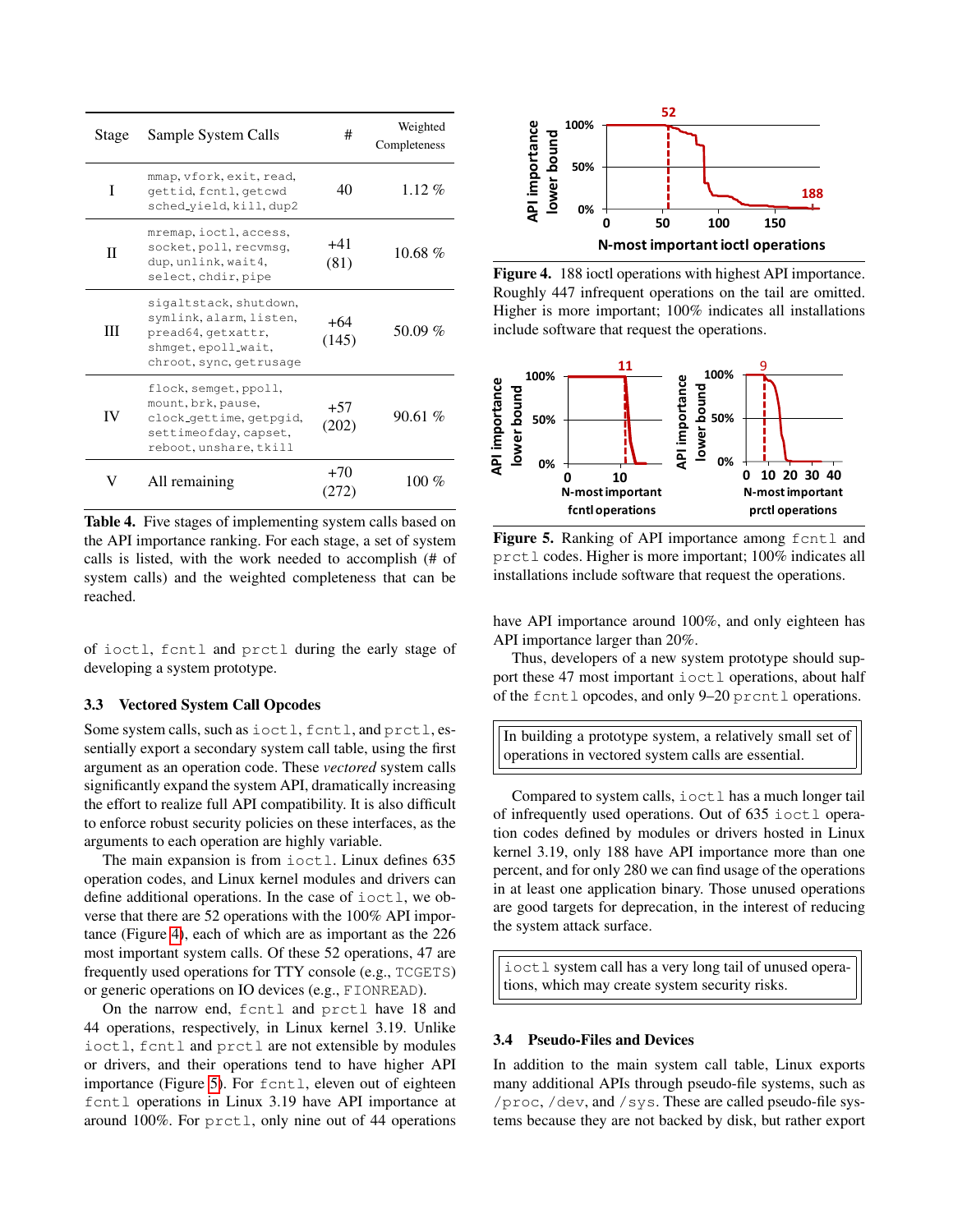

<span id="page-7-1"></span>/dev and /proc. Higher is more important; 100% indicates all installations include software that accesses the file.

the contents of kernel data structures to an application or administrator as if they were stored in a file. These pseudofile systems are a convenient location to export tuning parameters, statistics, and other subsystem-specific or devicespecific APIs. Although many of these pseudo-files are used on the command line or in scripts by an administrator, a few are routinely used by applications. In order to fully understand usage patterns of the Linux kernel, pseudo-files must also be considered.

We apply static analysis to find cases where the binary is hard-coded to use a pseudo-file. Our analysis cannot capture cases where a path to one of these file systems is passed as an input to the application, such as dd  $if=/dev/zero$ . However, when a pseudo-file is widely-used as a replacement for a system call, these paths tend to be hard-coded in the binary as a string or string pattern. A common pattern we observed was sprintf(''/proc/%d/cmdline'', pid); our analysis captured these patterns as well. We also do not differentiate types of access in this study, such as separating read versus write of a pseudo-file; rather we only consider whether the file is accessed or not. Thus, our analysis is limited to strings stored in the binary, but we believe this captures an important usage pattern.

Figure [6](#page-7-1) shows the API importance of common pseudofiles under /dev and /proc. These files are ordered from highest API importance; the long tail of files used rarely or directly by administrators is omitted.

Some files are essential, such as /dev/null and /proc- /cpuinfo. These files are widely used in binaries and scripts. Among 12,039 binaries that use a hard-coded path, 3,324 access /dev/null and 439 access /proc/cpuinfo. However, it is plausible to provide the same functionality in simpler ways. For instance, /proc/cpuinfo provides a formatted wrapper for the cpuinfo instruction, which one could export directly to userspace using virtualization hardware, similar to Dune [\[17\]](#page-14-9). Similarly, /dev/zero or /dev/null are convenient for use on the command line,

but it is surprising that a significant number of applications issue read or write system calls, rather than simply zeroing a buffer or skipping the write (e.g., grub-install). Thus, in implementing a Linux compatibility layer, a small number of pseudo-files are essential, and perhaps others could be eliminated with modest application changes.

APIs as pseudo-files or pseudo-devices also have a large subset of infrequently used or unused APIs. Many of them are designed to support one specific application or user. For example, /dev/kvm is only intended for qemu to communicate with the kernel portion of the KVM hypervisor. Similarly /proc/kallsyms is used primarily to export debugging information to kernel developers.

Because so many files in /proc are accessed from the command line or by only a single application, it is hard to conclude that any should be deprecated. Nonetheless, these files represent large and complex APIs that create an important attack surface to defend. As noted in other studies, the permission on /proc tend to be set liberally enough to leak a significant amount of information [\[34\]](#page-15-5). For files used by a single application, an abstraction like a fine-grained capability [\[48\]](#page-15-6) might better capture this need. For files used primarily by the administrator, carefully setting directory permissions should be sufficient.

A few pseudo-files are essential and must be implemented by any Linux-emulator. Most serve a specific purpose, and might benefit from stricter enforcement of the principle of least privilege.

In the case of the /dev file system, the most commonly used files are pseudo-devices, such as accessing the virtual terminal (/dev/tty, /dev/console, and /dev/pts), or other functionality such as the random number generator (/dev/urandom). Even among pseudo-devices, features such as accessing one's standard in and out, or a process's TTY via the /dev/ interface are not heavily used.

Intuitively, one would not expect many device paths to be hard-coded, and most direct interactions with a device would be done using administrative tools. For instance, we see that some applications do hard-code paths like /dev/hda (commonly used for an IDE hard drive), yet an increasing number of systems have a root hard drive using SATA, which would consequently be named /dev/sda. Thus, although applications may use paths like /dev/hda as a default device path, modern systems are sufficiently varied that these generally need to be searched at runtime.

#### <span id="page-7-0"></span>3.5 Reorganizing System Library APIs

In addition to studying kernel interfaces, we also analyze the API importance of APIs defined in core system libraries, such as libc. Most programmers don't directly use the APIs exported by the kernel, but instead program to more userfriendly APIs in libc and other libraries. For instance, GNU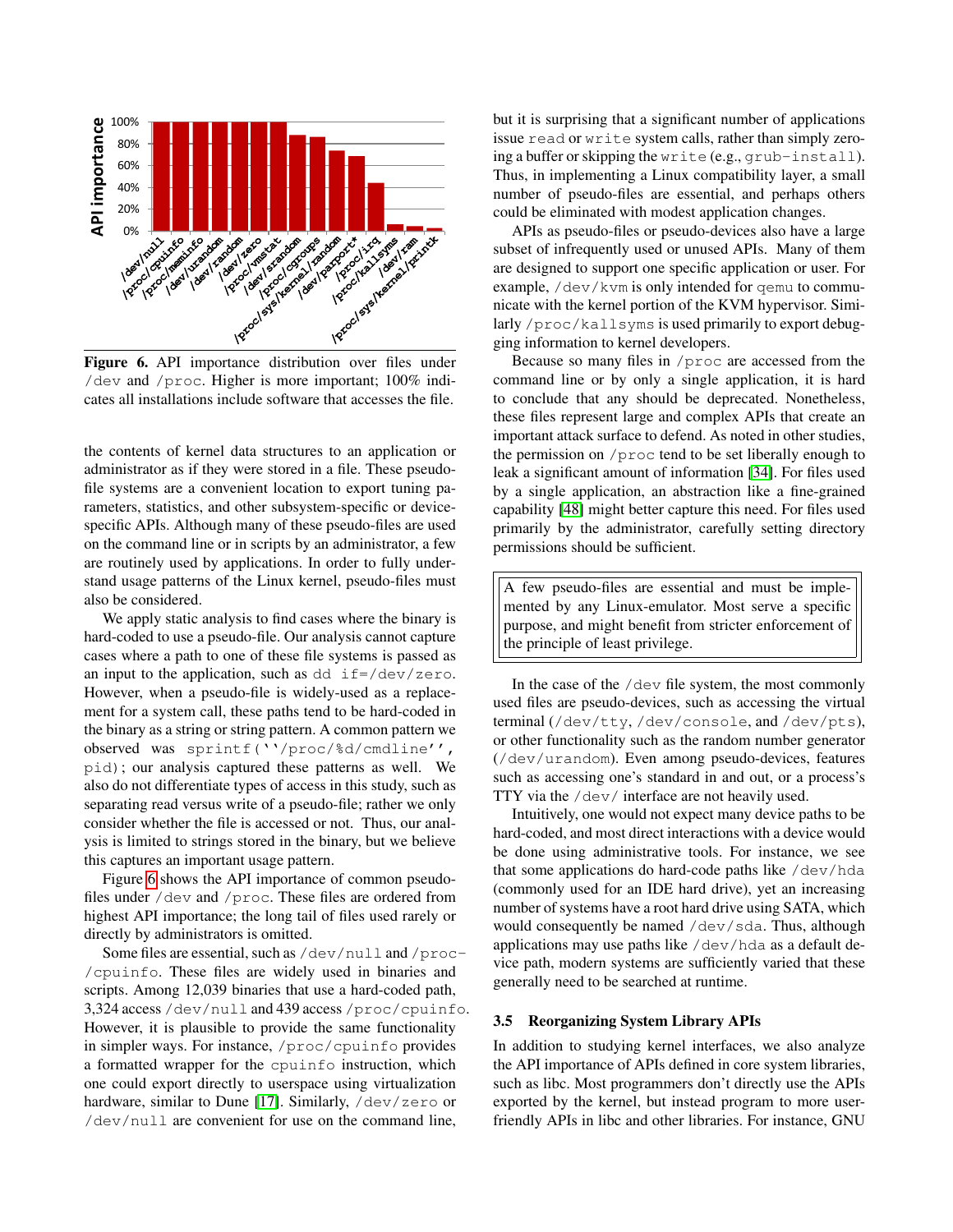

<span id="page-8-0"></span>Figure 7. API importance distribution over the set of GNU Library C. Higher is more important; 100% indicates all installations include software that use the libc API.

libc [\[5\]](#page-14-10) exports APIs for using locks and condition variables, which internally use the subtle futex system call [\[28\]](#page-14-11).

Figure [7](#page-8-0) shows the API importance of the global function symbols exported by libc—1,274 in total. Among these APIs, 42.8% have a API importance of 100%, 50.6% have a API importance of less than 50%, and 39.7% have a API importance of less than one percent, including some that are not used at all. In other words, about 40% of the APIs inside libc are either not used or only used by few applications.

This result implies that most processes are loading a significant amount of unnecessary code into their address space. By splitting libc into several sub-libraries, based on API importance and common linking patterns, systems could realize a non-trivial space savings.

There are several reasons to avoid loading extra code into an application. First, there are code reuse attacks, such as return-oriented programming (ROP) [\[47\]](#page-15-7), that rely on the ability to find particular code snippets, called gadgets. Littering a process with extra gadgets offers needless assistance to an attacker. Similarly, when important and unimportant APIs are on the same page, memory is wasted. Finally, the space overhead of large, unused jump tables is significant. In GNU libc 2.21, libc-2.21.so essentially has 1274 relocation entries, occupying 30,576 bytes of virtual memory. By sorting the relocation table according to API usage, most libc instances could load only first few pages of relocation tables, and leave the remaining relocation entries for lazy loading.

We analyzed the space savings of a GNU libc 2.21 which removed any APIs with API importance lower than 90%. In total, libc would retain 889 APIs and the size would be reduced to 63% of its original size. The probability an application would need a missing function and load it from another library is less than 9.3%(equivalent to 90.7% weighted completeness for the stripped libc). Further decomposition is also possible, such as placing APIs that are commonly accessed by the same application into the same sub-library.

Decomposing or re-ordering library API can lower memory costs in typical application processes.

| <b>System Calls</b>                                                                                                                | Libraries               |
|------------------------------------------------------------------------------------------------------------------------------------|-------------------------|
| access, arch_prctl, mprotect                                                                                                       | ld so                   |
| clone, execve, getuid, gettid,<br>kill, getrlimit, setresuid                                                                       | libe                    |
| close, exit, exit_group, getcwd,<br>getdents, getpid, lseek, lstat,<br>mmap, munmap, madvise, mprotect,<br>mremap, newfsstat, read | libc, ld.so             |
| rt_sigreturn.set_robust_list.<br>set_tid_address                                                                                   | libpthread              |
| rt_sigprocmask                                                                                                                     | librt                   |
| futex                                                                                                                              | libc, ld.so, libpthread |

<span id="page-8-1"></span>Table 5. Ubiquitous system call usage caused by initialization or finalization of libc family.

*Effects of standard libraries on API importance.* Libc and the dynamic linker  $(1d.so)$  also contribute to the system call footprint of every dynamically-linked executable. This has a marked effect on the API importance of some system calls. The APIs used to initialize a program are listed in Ta-ble [5.](#page-8-1) In several cases, such as set tid address, however, libc or libpthread may be the only binaries using these interfaces directly, indicating that changes to some important system interfaces would only require changes in one or two low-level libraries.

GNU Library C and the dynamic linker can have a firstorder effect on the API importance of some system calls.

# 4. Linux Systems and Emulation Layers

This section uses weighted completeness to evaluate systems or emulation layers with partial Linux compatibility. We also evaluate several libc variants for their degree of completeness against the APIs exported by GNU libc 2.21.

## 4.1 Weighted Completeness of Linux Systems

To evaluate the weighted completeness of Linux systems or emulation layers, the prerequisite is to identify the supported APIs of the target systems. Due to the complexity of Linux APIs and system implementation, it is hard to automate the process of identification. However, OS developers are mostly able to maintain such a list based on the internal knowledge.

We evaluate the weighted completeness of four Linuxcompatible systems or emulation layers: User-Mode-Linux [\[25\]](#page-14-12), L4Linux [\[32\]](#page-14-13), FreeBSD emulation layer [\[26\]](#page-14-14), and Graphene library OS [\[51\]](#page-15-4). For each system, we explore techniques to help identifying the supported system calls, based on how the system is built. For example, User-Mode-Linux and L4Linux are built by modifying the Linux source code, or adding a new architecture to Linux. These systems will define architecture-specific system call tables, and reimplement  $sys_*$  functions in the Linux source that are origi-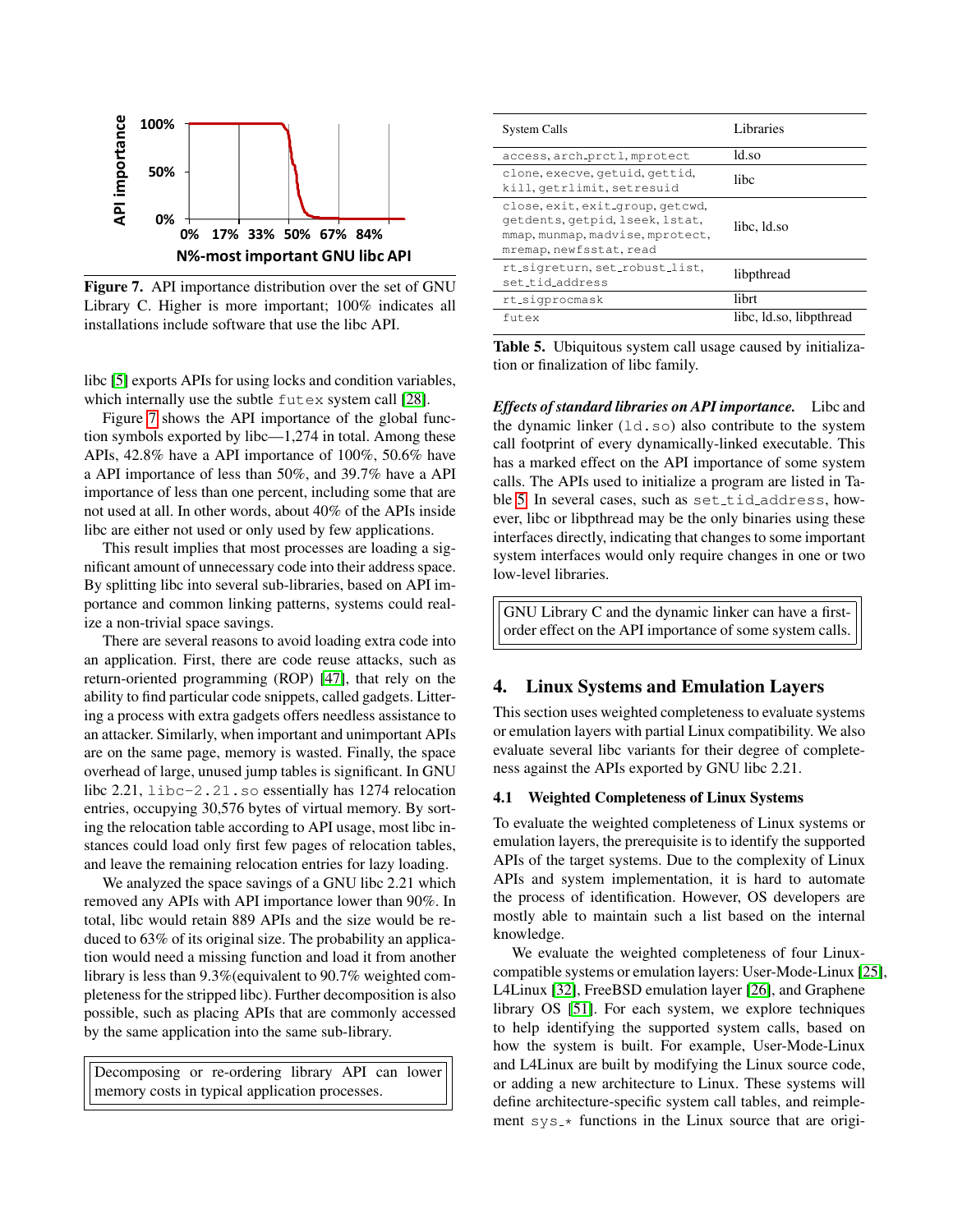| <b>Systems</b>         | #   | Suggested APIs to add                             | W.Comp.  |
|------------------------|-----|---------------------------------------------------|----------|
| UML<br>3.19            | 284 | name_to_handle_at.iopl.<br>ioperm.perf_event_open | 93.1%    |
| L4L inux<br>4.3        | 286 | quotactl, migrate_pages,<br>kexec_load            | 99.3%    |
| FreeBSD-<br>$emu$ 10.2 | 225 | inotify*, splice,<br>umount2, timerfd*            | 62.3%    |
| Graphene               | 143 | sched_setscheduler,<br>sched_setparam             | $0.42\%$ |
| Graphene <sup>¶</sup>  | 145 | statfs, utimes, getxattr,<br>fallocate, eventfd2  | 21.1%    |

<span id="page-9-0"></span>Table 6. Weighted completeness of several Linux systems or emulation layers. For each system, we manually identify the number of supported system calls ("#"), and calculate the weighted completeness ("W.Comp.") . Based on API importance, we suggest the most important APIs to add. (\*: system call family. ¶: Graphene after adding two more system calls.)

nally aliases to sys\_ni\_syscall (a function that returns -ENOSYS). Other systems, like FreeBSD and Graphene, are built from scratch, and often maintain their own system call table structures, where unsupported systems calls are redirected to dummy callbacks.

Table [6](#page-9-0) shows weighted completeness, considering only system calls. The results also identify the most important system calls that the developers should consider adding. User-Mode-Linux and L4Linux both have a weighted completeness over 90%, with more than 280 system calls implemented. FreeBSD's weighted completeness is 62.3% because it is missing some less important system calls such as inotify init and timerfd create. Graphene's weighted completeness is only 0.42%. We observe that the primary culprit is scheduling control; by adding two scheduling system calls, Graphene's weighted completeness would be 21.1%.

#### 4.2 Weighted Completeness of Libc

This study also uses weighted completeness to evaluate the compatibility of several libc variants — eglibc [\[4\]](#page-14-15), uClibc [\[8\]](#page-14-16), musl [\[6\]](#page-14-17) and dietlibc [\[3\]](#page-14-18) — against GNU libc, listed in Table [7.](#page-9-1) We observe that, if simply matching exported API symbols, only eglibc is directly compatible to GNU libc. Both uClibc and musl have a low weighted completeness, because GNU libc's headers replace a number of APIs with safer variants at compile time, using macros. For example, GNU libc replaces  $print$  with  $print$  finishes  $\alpha$ , which performs an additional check for stack overflow. After normalizing for this compile-time API replacement, both uClibc and musl are at over 40% weighted completeness. In contrast, dietlibc is still not compatible with most binaries

| Libc variants        | #                                       | Unsupported (samples)              | W.Comp. | W.Comp.<br>(normalized) |
|----------------------|-----------------------------------------|------------------------------------|---------|-------------------------|
| eglibc $2.19$        | 2198                                    | None                               | $100\%$ | $100\%$                 |
| $\mu$ Clibc 0.9.33   | 1867                                    | _uflow, _overflow                  | $1.1\%$ | 41.9%                   |
| 1890<br>musl 1.1.14  | secure_getenv.<br>random <sub>-</sub> r | $1.1\%$                            | 43.2%   |                         |
| 962<br>dietlibc 0.33 |                                         | memalign, stpcpy,<br>_cxa_finalize | $0\%$   | $0\%$                   |

<span id="page-9-1"></span>Table 7. Weighted completeness of libc variants. For each variant, we calculate weighted completeness based on symbols directly retrieved from the binaries, and the symbols after reversing variant-specific replacement (e.g., printf be $comes \text{--printf}$ -chk).

linked against GNU libc — if no other approach is taken to improve its compatibility. The reason of low weighted completeness is that dietlibc does not implement many ubiquitously used GNU libc APIs such as memalign (used by 8887 packages) and \_\_cxa\_finalize (used by 7443 packages).

# 5. Unweighted API Importance

API importance is weighted by the number of installations of applications that use the API. As a result, one ubiquitous application can cause the API importance of an API it uses to be close to 100%. This section observes trends for APIs with multiple variants, using an additional unweighted API importance metric. We remove the weighting by installation frequency to focus on trends in developer behavior.

Once an API has been identified as having a security risk, and a more secure variant is developed, one might wish to know how many vulnerable packages are still in the wild, and how many have moved to less exploit-prone APIs. Similarly, one might want to know how many applications have not migrated away from a deprecated API, even if these applications are not widely used.

| Definition: Unweighted API importance.                      |
|-------------------------------------------------------------|
| For a given API, the probability an application (package)   |
| uses that API, irrespective of probability of installation. |

We begin by looking at the unweighted API importance of each system call. Figure [8](#page-10-0) shows the distribution of system calls across packages. Recall that using API importance, over two-thirds of system calls on Linux are required by at least one application on every installation. Using unweighted API importance, Figure [8](#page-10-0) suggests that only 40 system calls are used by all packages, and 130 system calls are used by at least 10% of packages. Over half of Linux system calls are used by less than 10% of packages.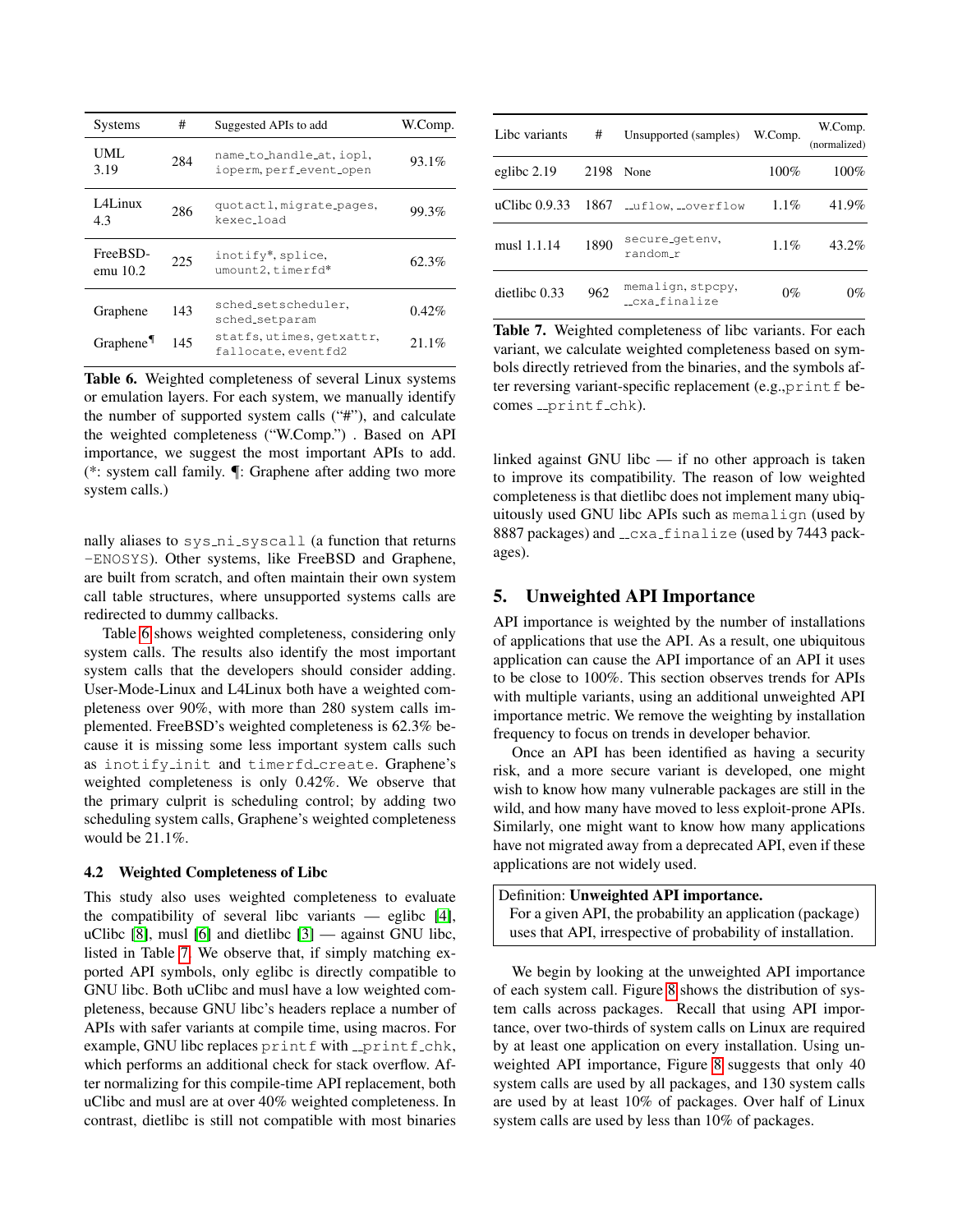

<span id="page-10-0"></span>Figure 8. The trend of unweighted API importance in Nmost important system calls among total 320 system calls of Ubuntu Linux 15.04 with Linux kernel 3.19.

One family of APIs prone to security problems are the set\*id API family. Many of the set\*id APIs have subtle semantic differences across different Unix variants. Chen et al. [\[22\]](#page-14-19) conclude that setresuid has the clearest semantics across all Unix flavors. Table [8](#page-10-1) shows the unweighted API importance of set\*id and get\*id system calls. Most packages have adopted the more clear and secure interface. System calls setuid, setreuid, and setresuid have unweighted API importance of 15.67%, 1.88% and 99.68% respectively. However, for  $qet*id$  system calls, the unweighted API importance suggests that the getres\*id system calls are only used by roughly 36% of packages.

Directory operations have a long history of exploitable race conditions [\[20,](#page-14-20) [21,](#page-14-21) [54\]](#page-15-8), or time-of-check-to-time-ofuse (TOCTTOU) vulnerabilities. In a privileged application, one system call (e.g., access) checks the user's permission, and a second call operates on the file. There are countermeasures that effectively walk the directory hierarchy in user space [\[50\]](#page-15-9). This approach replaces calls like access with faccessat, and similar variants. Table [8](#page-10-1) shows the current unweighted API importance of \*at system call variants and their older counterparts. We observed that the unweighted API importance of the race-prone access is still high (74.24%), whereas faccessat is only 0.63%. This suggests about 75% of the packages use the more vulnerable access system call instead of the more secure one.

In addition to security-related hints, unweighted API importance indicates whether obsolete APIs have been replaced by newer variants. For instance, wait4 system call is considered obsolete [\[9\]](#page-14-22), and the alternative waitid is preferred, as it more precisely specifies which child state changes to wait for. However, unweighted API importance of wait4 and waitid is 60.56% and 0.24%, respectively. This indicates that 60% of the packages are still using the older wait4 system call. Table [9](#page-10-2) shows similar trend for some other system calls. Our dataset provides more opportunity for system developers to actively communicate with application developers, in order to speed up the process of retiring problematic APIs.

| <b>Insecure API</b>                                     | <b>U.API Imp.</b>          | <b>Secure API</b>                 | <b>U.API Imp.</b>       |  |  |
|---------------------------------------------------------|----------------------------|-----------------------------------|-------------------------|--|--|
| <b>Unclear vs. Well-defined ID Management Semantics</b> |                            |                                   |                         |  |  |
| setuid<br>setreuid                                      | 15.67%<br>1.88%            | setresuid                         | 99.68%                  |  |  |
| setgid<br>setregid                                      | 12.07%<br>1.24%            | setresgid                         | 99.68%                  |  |  |
| getuid<br>qeteuid                                       | 99.81%<br>55.15%           | qetresuid                         | 36.19%                  |  |  |
| getgid<br>getegid                                       | 99.81%<br>48.87%           | getresgid                         | 36.14%                  |  |  |
| <b>Nonatomic vs. Atomic Directory operations</b>        |                            |                                   |                         |  |  |
| access                                                  | 74.24%                     | faccessat                         | 0.63%                   |  |  |
| mkdir<br>rename<br>readlink                             | 52.07%<br>43.18%<br>46.38% | mkdirat<br>renameat<br>readlinkat | 0.34%<br>0.30%<br>0.50% |  |  |
| chown<br>chmod                                          | 24.59%<br>39.80%           | fchownat<br>fchmodat              | 0.23%<br>0.13%          |  |  |

<span id="page-10-1"></span>Table 8. The unweighted API importance ("U. API Imp.") of secure and insecure API variations.

| Old API       | U. API Imp.     | <b>New API</b> | U. API Imp. |
|---------------|-----------------|----------------|-------------|
| getdents      | 99.80%          | qetdents64     | 0.08%       |
| utime         | 8.57%           | utimes         | 17.90%      |
| fork<br>vfork | 0.07%<br>99.68% | clone          | 99.86%      |
| tkill         | 0.51%           | tgkill         | 99.80%      |
| wait4         | 60.56%          | waitid         | $0.24\%$    |

<span id="page-10-2"></span>Table 9. The unweighted API importance ("U. API Imp") of old (generally deprecated) and new (preferred) API variations. Higher is more important.

| Adoption of newer, preferred API variants is often slow, |
|----------------------------------------------------------|
| and kernel developers could benefit from an easy mech-   |
| anism to identify relevant developers.                   |

Some APIs are specific to a particular OS, such as Linux, and often have more portable variants. Table [10](#page-11-0) shows the comparison between Linux-specific APIs and their generic variants. The results show most developers prefer portable or generic APIs more than Linux-specific APIs. Except pipe2, most API variants that are Linux-specific have unweighted API importance lower than 10 percent.

Finally, we consider system calls with multiple variants where one version has increased functionality. Table [11](#page-11-1) shows the difference between these system calls. Interestingly, more developers chose the less powerful variants, such as using select over pselect6, or dup2 over dup3. This indicates that more often than not, developers choose simplicity unless a task demands the functionality of a more powerful API variant.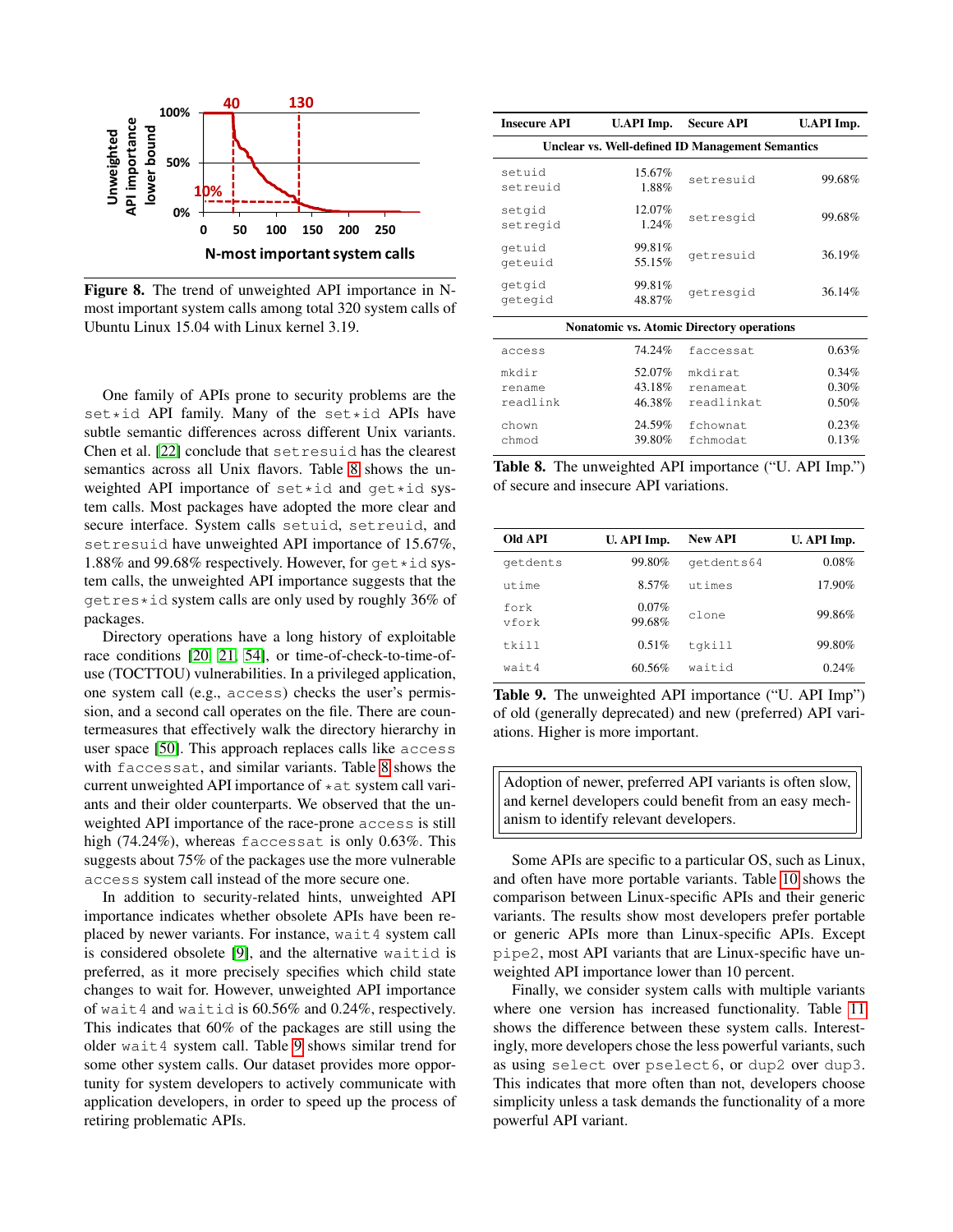| <b>Linux Specific</b> | U. API Imp.    | <b>Portable / Generic</b> | U. API Imp.      |
|-----------------------|----------------|---------------------------|------------------|
| preadv<br>pwritev     | 0.15%<br>0.16% | ready<br>writev           | 62.23%<br>99.80% |
| accept4               | 0.93%          | accept                    | 29.35%           |
| ppoll                 | 3.90%          | poll                      | 71.07%           |
| recvmmsq<br>sendmmsq  | 0.11%<br>5.17% | recvmsq<br>sendmsq        | 68.82%<br>42.49% |
| pipe2                 | 40.33%         | pipe                      | 50.33%           |

<span id="page-11-0"></span>Table 10. The unweighted API importance (U. API Imp.)of more API variants, and comparison between Linux-specific versions and more portable or generic versions. Higher is more important.

| <b>System Call</b> | U. API Imp.      | <b>System Call</b> | U. API Imp.      |
|--------------------|------------------|--------------------|------------------|
| read               | 99.88%           | pread64            | 27.23%           |
| dup3               | 8.72%            | dup2<br>dup        | 99.75%<br>66.64% |
| recvmsq<br>sendmsg | 68.82%<br>42.49% | recyfrom<br>sendto | 53.80%<br>71.71% |
| select             | 61.53%           | pselect6           | 4.13%            |
| chdir              | 44.61%           | fchdir             | 2.20%            |

<span id="page-11-1"></span>Table 11. The unweighted API importance among similar API variants. Higher is more important.

```
Developers prefer the most portable or the simplest API
option among variations of same system call.
```
# 6. Implications for System Developers

The statistics in Section [3](#page-3-1) can inform decisions of application developers, library developers, and kernel developers. Similarly, the ability to easily generate a comprehensive data set of API footprints has several practical uses.

One practical benefit of this study is the ability to automatically identify a system call profile of every application distributed with Ubuntu/Debian Linux. In fact, we observed that the total 31,433 applications have 11,680 different system call footprint and 9,133 out of these applications have a unique system call footprint. We note that these numbers may vary with dynamic analyses, but the fact that one third of all Debian/Ubuntu applications have a unique system call footprint is interesting.

System call footprints have been explored previously for identifying malware or software compromises [\[36\]](#page-15-10). Linux has recently added seccomp, a Berkeley Packet Filter-based system call filtering framework [\[46\]](#page-15-11); generation of seccomp policies can be easily automated using our framework, reducing the system's attack surface in the event of an application compromise.

These tools can also help OS developers evaluate when it is safe to remove a deprecated interface, or when interfaces

appear to be irrelevant to most users (e.g., remap\_file\_ pages). In the case of an irrelevant interface, this may either indicate something is a candidate for deprecation (e.g., lookup dcookie), or that a useful or important feature (e.g., faccessat) is not getting sufficient traction. Linux developers currently wait as long as six years to retire an interface, allowing ample time for application and library developers to change. Our dataset and methodology can allow more proactive outreach and more rapid system evolution.

The libc function call popularity can similarly help library developers to remove function calls that are not used (222 functions). Moreover, the function call importance distribution can also help reduce the library's memory footprint by organizing the in-memory layout by importance.

# 7. Implementation Details

This section provides additional implementation details of our analysis framework.

Our analysis is based on disassembling binaries inside each application package, using the standard  $\circ$ b jdump tool. This approach eliminates the need for source or recompilation, and can handle closed-source binaries. We implement a simple call-graph analysis to detect system calls reachable from the binary entry point  $(e_{entry})$  in ELF headers). We search all binaries, including libraries, for system call instructions (int \$0x80, syscall or sysenter) or calling the syscall API of libc. We find that the majority of binaries — either shared libraries or executables do not directly choose system calls, but rather use the GNU C library APIs. Among 66,275 studied binaries, only 7,259 executables and 2,752 shared libraries issue system calls.

Our call-graph analysis allows us to only select system calls that are actually used by the application, not all the system calls that appear in libc. Our analysis takes the following steps:

- For a target executable or a library, generate a call graph of internal function usage.
- For each library function that the executable relies on, identify the code in the library that is reachable from each entry point called by the executable.
- For each library function that calls another library call, recursively trace the call graph and aggregate the results.

Precisely determining all possible call-graphs from static analysis is challenging. Unlike other tools built on callgraphs, such as control flow integrity (CFI), our framework can tolerate the error caused by over-approximating the analysis results. For instance, programs sometimes make function call based on a function pointer passed as an argument by the caller of the function. Because the calling target is dynamic, it is difficult to determine at the call site. Rather, we track sites where the function pointers are assigned to a register, such as using the lea instruction with an address relative to the current program counter. This is an over-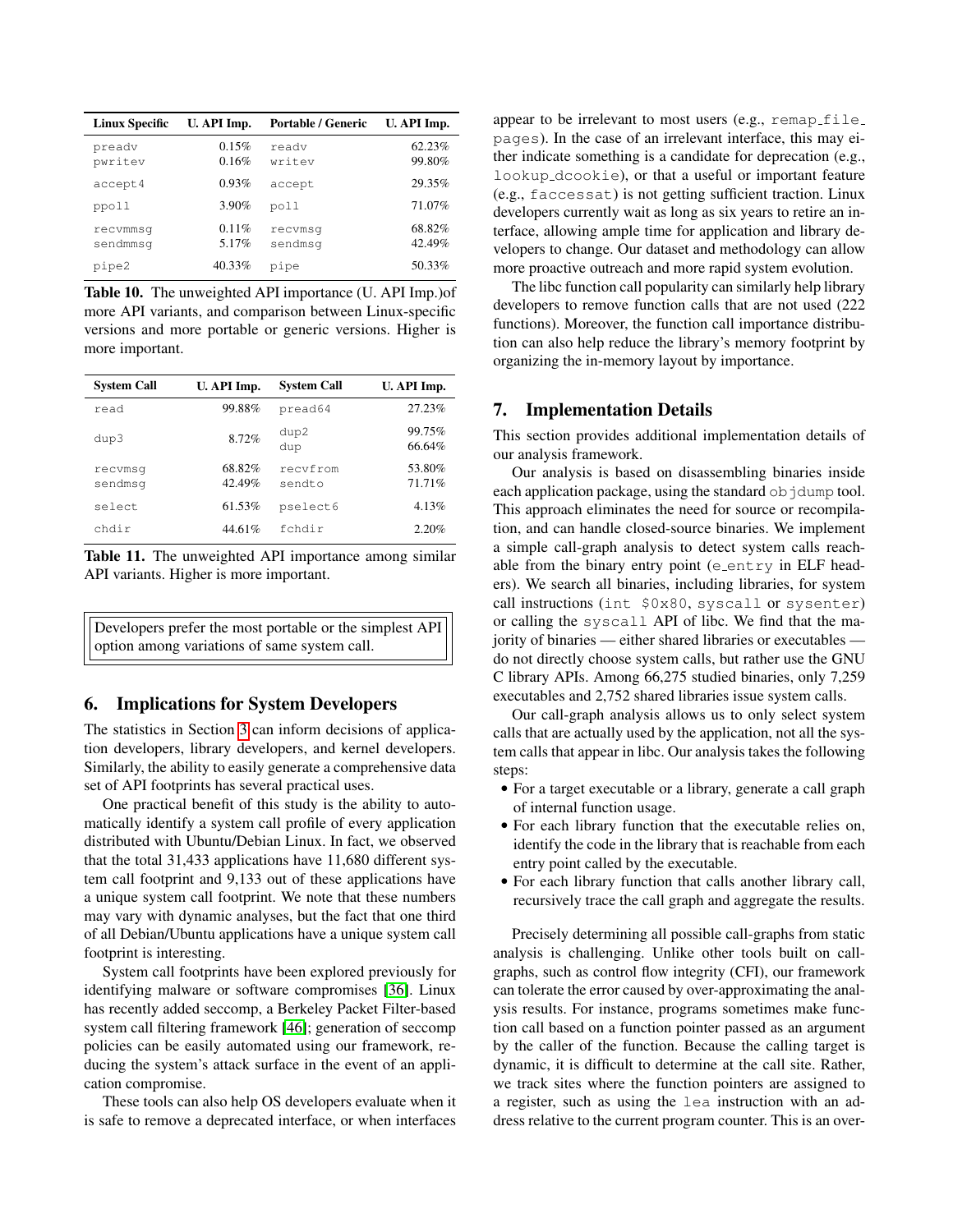| <b>Evaluation Criteria</b>    | Size        |
|-------------------------------|-------------|
| Source Lines of Code (Python) | 3.105       |
| Source Lines of Code (SOL)    | 2.423       |
| Total Rows in Database        | 428,634,030 |

<span id="page-12-0"></span>Table 12. Implementation of the analysis framework.

approximation because, rather than trace the data flow, we assuming that a function pointer assigned to a local variable will be called. This analysis could be more precise if it included a data flow component.

We also hard-code for a few common and problematic patterns. For instance, we generally assume that the registers that pass a system call number to a system call, or an opcode to a vectored system call, are not the result of arithmetic in the same function. We spot checked this assumption, but did not do the data flow analysis to detect this case.

Finally, the last mile of the analysis is to recursively aggregate footprint data. We insert all raw data into a Postgresql database, and use recursive SQL queries to generate the results. To scan through all 30,976 packages in the repository, collect the data, and generate the results takes roughly three days.

Our implementation is summarized in Table [12.](#page-12-0) We wrote 3,105 lines of code in Python and 2,423 lines of code in SQL (Postgresql). The database contains 48 tables with over 428 Million entries.

# 8. Related Work

Concurrent with our work, Atlidakis et al. [\[14\]](#page-14-23) conducted a similar study of POSIX. A particular focus of the POSIX study is measuring fragmentation across different POSIXcompliant OSes (Android, OS X, and Ubuntu), as well as identifying points where higher-level frameworks are driving this fragmentation, such as the lack of a ubiquitous abstraction for graphics. Both studies identify long tails of unused or lightly-used functionality in OS APIs. The POSIX study factors in dynamic tracing, which can yield performance insights; our study uses installation metrics, which can yield insights about the impact of incompatibilities endusers. Our paper contributes complimentary insights, such as a metric and incremental path for completeness of an emulation layer, as well as analysis of the importance of less commonly-analyzed APIs, such as pseudo-files under /proc.

A number of previous studies have investigated how other portions of the Operating System interact, often at large scale. Kadav and Swift [\[35\]](#page-15-12) studied the effective API the Linux kernel exports to device drivers, as well as device driver interaction with Linux—complementary to our study of how applications interact with the kernel or core libraries. Palix et al. study faults in all subsystems of the Linux kernel and identify the most fault-prone subsystems [\[38\]](#page-15-13). They

find architecture-specific subsystems have highest fault rate, followed by file systems. Harter et al. [\[31\]](#page-14-24) studied the interaction of a set of Mac OS X applications with the file system APIs—identifying a number of surprising I/O patterns. Our approach is complementary to these studies, with a focus on overall API usage across an entire Linux distribution.

A number of previous studies have drawn inferences about user and developer behavior using Debian and Ubuntu package metadata and popularity contest statistics. Debian packages have been analyzed to study the evolution of the software itself [\[29,](#page-14-25) [37,](#page-15-14) [45\]](#page-15-15), to measure the popularity of application programming languages [\[10\]](#page-14-26), to analyze dependencies between the packages [\[23\]](#page-14-27), to identify trends in package sizes [\[12\]](#page-14-28), the number of developers involved in developing and maintaining a package [\[44\]](#page-15-16), and estimating the cost of development [\[11\]](#page-14-29). Jain et al. used popularity contest survey data to prioritize the implementation effort for new system security policies [\[33\]](#page-14-30). This study is unique in using this information to infer the relative importance of of system APIs to end users, based on frequency of application installation.

A number of previous projects develop techniques or tools to identify software incompatibilities, with the goal of avoiding subtle errors during integration of software components. The Linux Standard Base (LSB) [\[24\]](#page-14-31) predicts whether an application can run on a given distribution based on the symbols imported by the application from system libraries. Other researchers have studied application compatibility across different versions of same library, creating rules for library developers to maintain the compatibility across versions [\[40\]](#page-15-17). Previous projects have also developed tools to verify backward compatibility of libraries, based on checking for any changes in library variable type definitions and function signatures [\[41\]](#page-15-18). Another variation of compatibility looks at integrating independently-developed components of a larger software project; solutions examine various attributes of the components' source code, such as recursive functions and strong coupling of different classes [\[49\]](#page-15-19). In these studies, compatibility is a binary property, reflecting a focus on correctness. Moreover, these studies are focused on the interface between the application and the libraries or distribution ecosystem. In contrast, this paper proposes a metric for relative completeness of a prototype system.

Identifying the system call footprint of an application is useful for a number of reasons; our work contributes data from studying trends in system API usage in a large set of application software. The system call footprint of an application can be extracted by static or dynamic analysis. The trade-off is that dynamic analysis is easier to implement quickly, but the results are input-dependent. Binary static analysis, as this paper uses, can be thwarted by obfuscated binaries, which can confuse the disassembler [\[57\]](#page-15-20). Static binary analysis has been used to automatically generate application-specific sandboxing policies [\[36\]](#page-15-10). Dynamic analysis has been used to compare system call sequences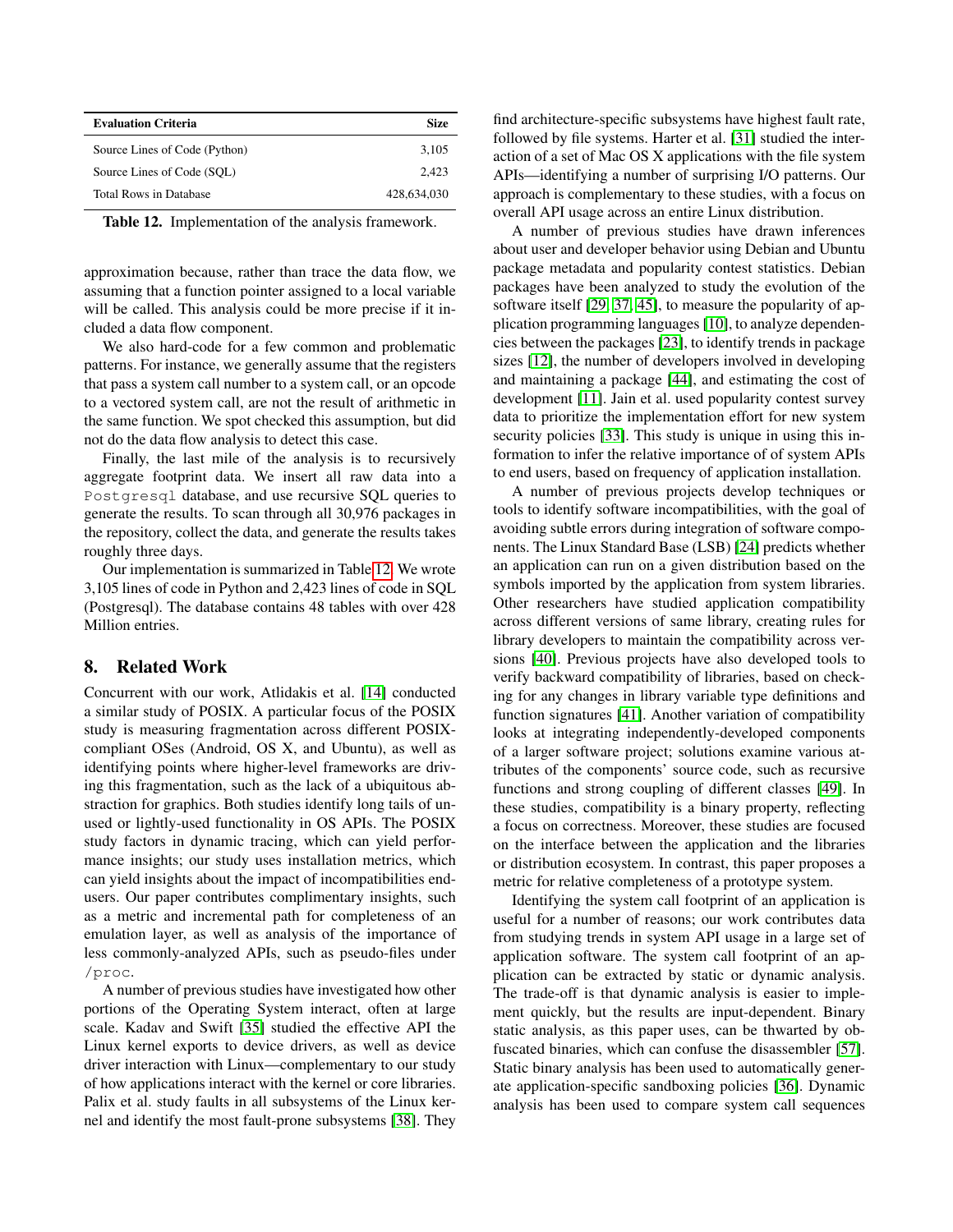of two applications as an indicator of potential intellectual property theft [\[53\]](#page-15-21), to identify opportunities to batch system calls [\[43\]](#page-15-22), to model power consumption on mobile devices [\[39\]](#page-15-23), and to repackage applications to run on different systems [\[30\]](#page-14-32). These projects answer very different questions than ours, but could, in principle, benefit from the resulting data set.

## 9. Conclusion

Based on this study, we can draw several conclusions about the nature of Linux APIs. First, for any OS installation in our data set, the required API size is several times larger than the 320 system calls in Linux, once one considers ioctl opcodes and files under /proc. A solid two-thirds of system calls are indispensable. We show that a substantial range of system calls and other APIs are rarely or even never used. And the paper plots a rough guide for adding system calls to a Linux emulation layer or research prototype.

We expect that this data set will be of use to researchers and developers for further analysis, Our methodology and tools can be easily applied to future releases and other distributions. Our data set, tools, and other information are available at [http://oscar.cs.stonybrook.edu/api](http://oscar.cs.stonybrook.edu/api-compat-study)[compat-study](http://oscar.cs.stonybrook.edu/api-compat-study).

## Acknowledgments

We thank the anonymous reviewers, William Jannen, and our shepherd, Bianca Schroeder, for their insightful comments on earlier drafts of the work. This research was supported in part by NSF grants CNS-1149229, CNS-1161541, CNS-1228839, CNS-1405641, CNS-1408695, CNS-1526707, and VMware.

## Appendix A Formal Definitions

## <span id="page-13-0"></span>A.1 API Importance

Definition: API Importance.

For a given API, the probability that an installation includes at least one application requiring the given API.

A system installation (inst) is a set of packages installed ( $\{pkg_1, pkg_2, ..., pkg_k \in \text{Pkg}_{all}\}$ ). For each package (pkg) that can be installed by the installer, we analyze every executable included in the package ( $pkg$  =  $\{\texttt{exe}_1, \texttt{exe}_2, ..., \texttt{exe}_j\}$ , and generate the API footprint of the package as:

$$
\texttt{footprint}_{\texttt{pkg}} = \{\texttt{api} \in \texttt{API}_{\texttt{all}} \mid \frac{\exists \texttt{exe} \in \texttt{pkg}}{\texttt{exe} \text{ has usage of } \texttt{api}}\}
$$

For a target API, API importance is calculated as the probability that any installation includes at least one package that uses the API; i.e., the API belongs to the footprint of at least one package. Using Ubuntu/Debian Linux's package installation statistics, one can calculate the probability that a specific package is installed as:

$$
Pr\{\text{pkg} \in \text{Inst}\} = \frac{\text{\# of installations including pkg}}{\text{total \# of installations}}
$$

Assuming the packages that use an API are Dependents<sub>api</sub> =  $\{pkg|api \in Footprint_{pkg}\}.$  API importance is the probability that at least one package from Dependents<sub>api</sub> is installed on a random installation, which is calculated as follows:

$$
\begin{aligned} &\text{Importance}(\text{api}) = Pr\{\text{Dependent}_{\text{api}}, \bigcap \text{Inst} \neq \emptyset\} \\ &= 1 - Pr\{\forall \text{pkg} \in \text{Dependent}_{\text{api}}, \text{pkg} \notin \text{Inst}\} \\ &= 1 - \prod_{\text{pkg} \in \text{Dependent}_{\text{api}}} Pr\{\text{pkg} \notin \text{Inst}\} \\ &= 1 - \prod_{\text{pkg} \in \text{Dependent}_{\text{api}}} (1 - \frac{\text{\# of installations including pkg}}{\text{total\# of installations}}) \end{aligned}
$$

<span id="page-13-1"></span>A.2 Weighted Completeness — A System-Wide Metric

Definition: Weighted Completeness. For a target system, the fraction of applications supported, weighted by the popularity of these applications.

Weighted completeness is used to evaluate the relative compatibility on a system that supports a set of APIs (APISupported). For a package on the system, we define it as supported if if every API that the package uses is in the supported API set. In other words, a package is supported if it is a member of the following set:

$$
\texttt{Pkg}_{\text{Supported}} = \{\texttt{pkg}|\texttt{Footprint}_{\texttt{pkg}} \subseteq \texttt{API}_{\text{Supported}}\}
$$

Using weighted completeness, one can estimate the fraction of packages in an installation that end-users can expect a target system to support. For any installation that is an arbitrary subset of available packages ( $\texttt{Inst} = \{\texttt{pkg}_1, \texttt{pkg}_2, ..., \texttt{pkg}_k\} \subseteq$  $Pkg_{a11}$ ), weighted completeness is the expected value of the fraction in any installation (Inst) that overlaps with the supported packages ( $Pkg<sub>Supported</sub>$ ):

$$
\begin{aligned} \mathtt{WeightedCompleteness}(\mathtt{API}_{\mathtt{Supported}}) = \\ & E(\frac{|\mathtt{Pkg}_{\mathtt{Supported}} \bigcap \mathtt{Inst}|}{|\mathtt{Inst}|}) \end{aligned}
$$

where  $E(X)$  is the expected value of X.

Because we do not know which packages are installed together, except in the presence of explicit dependencies, we assume package installation events are independent. Thus, the approximated value of weighted completeness is:

$$
\frac{E(|\text{Pkg}_{\text{Supported}} \bigcap \text{Inst}|)}{E(|\text{Inst}|)}
$$
\n
$$
\sim \frac{\sum_{\text{pkg} \in \text{Pkg}_{\text{Suppotted}}} (\frac{\# \text{ of installations including pkg}}{\text{total} \# \text{ of installations including pkg}})}{\sum_{\text{pkg} \in \text{Pkg}_{\text{all}}}} (\frac{\# \text{ of installations including pkg}}{\text{total} \# \text{ of installations}})
$$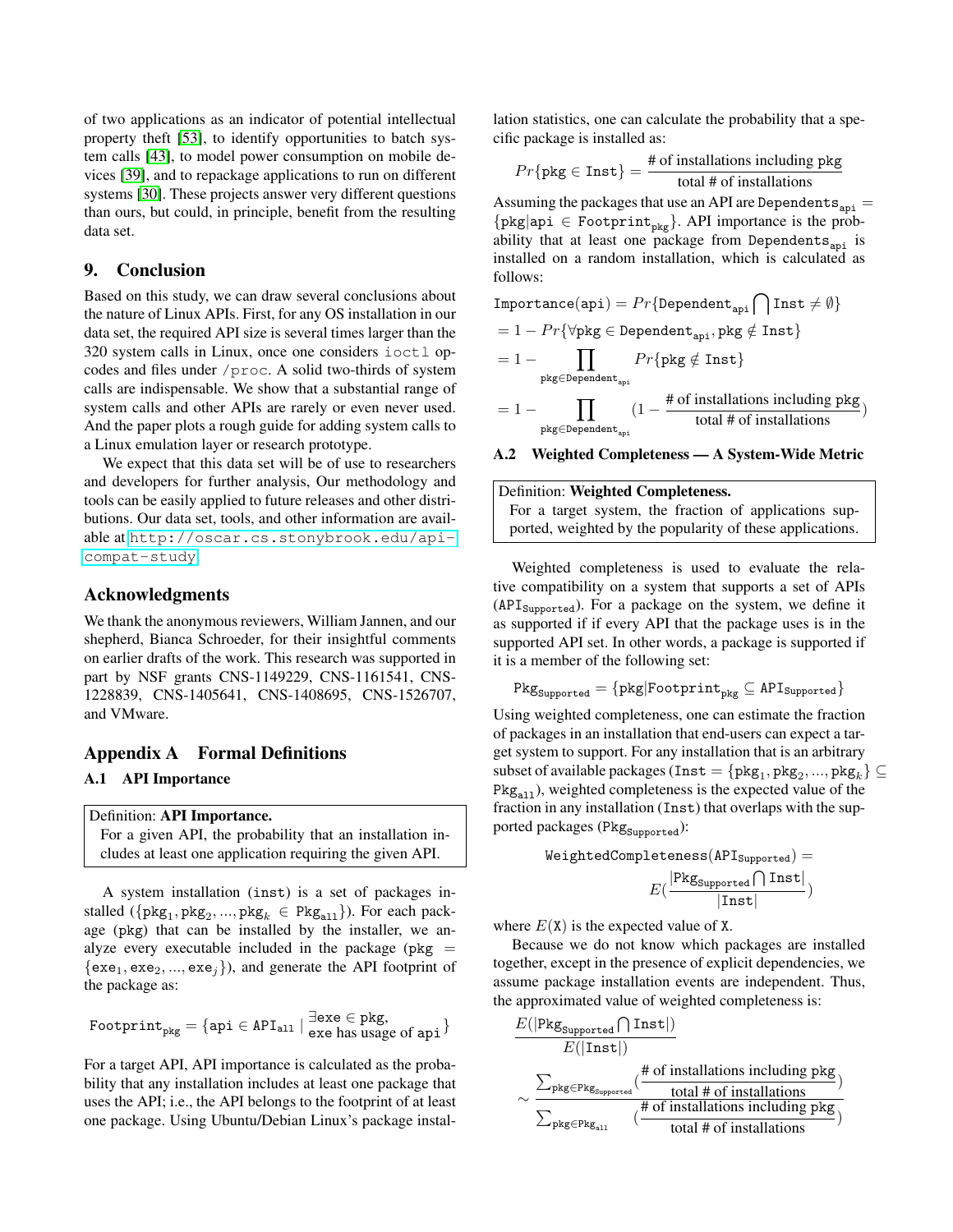# References

- <span id="page-14-0"></span>[1] Cert c coding standards—signals. [https://www.](https://www.securecoding.cert.org/confluence/pages/viewpage.action?pageId=3903) [securecoding.cert.org/confluence/pages/](https://www.securecoding.cert.org/confluence/pages/viewpage.action?pageId=3903) [viewpage.action?pageId=3903](https://www.securecoding.cert.org/confluence/pages/viewpage.action?pageId=3903). Accessed on 3/21/2016.
- <span id="page-14-6"></span>[2] Debian popularity contest. [http://popcon.debian.](http://popcon.debian.org/by_inst) [org/by\\_inst](http://popcon.debian.org/by_inst). Accessed on 3/21/2016.
- <span id="page-14-18"></span>[3] *diet libc*: A libc optimized for small size. [https://www.](https://www.fefe.de/dietlibc/) [fefe.de/dietlibc/](https://www.fefe.de/dietlibc/). Accessed 3/21/2016.
- <span id="page-14-15"></span>[4] The embedded GNU Libc. <http://www.eglibc.org/>. Accessed on 3/21/2016.
- <span id="page-14-10"></span>[5] The GNU C library. [https://www.gnu.org/](https://www.gnu.org/software/libc/) [software/libc/](https://www.gnu.org/software/libc/). Accessed on 3/21/2016.
- <span id="page-14-17"></span>[6] *musl* libc. <http://www.musl-libc.org/>. Accessed on 3/21/2016.
- <span id="page-14-7"></span>[7] Ubuntu popularity contest. [http://popcon.ubuntu.](http://popcon.ubuntu.com/by_inst) [com/by\\_inst](http://popcon.ubuntu.com/by_inst). Accessed on 3/21/2016.
- <span id="page-14-16"></span>[8] *uClibc*. <https://www.uclibc.org/>. Accessed on 3/21/2016.
- <span id="page-14-22"></span>[9] wait4 man page. [http://man7.org/linux/man](http://man7.org/linux/man-pages/man2/wait4.2.html)[pages/man2/wait4.2.html](http://man7.org/linux/man-pages/man2/wait4.2.html). Accessed on 3/21/2016.
- <span id="page-14-26"></span>[10] J. J. Amor, J. M. Gonzalez-Barahona, G. Robles, and I. Herraiz. Measuring libre software using debian 3.1 (sarge) as a case study: Preliminary results. *UPGRADE - The European Journal for the Informatics Professional*, VI(3):13–16, 06 2005.
- <span id="page-14-29"></span>[11] J. J. Amor, G. Robles, and J. M. González-Barahona. Measuring Woody: The size of Debian 3.0. *CoRR*, abs/cs/0506067, 2005.
- <span id="page-14-28"></span>[12] J. J. Amor, G. Robles, J. M. González-Barahona, and I. Herraiz. From pigs to stripes: A travel through Debian. In *Proceedings of the DebConf5 (Debian Annual Developers Meeting)*, Helsinki, Finland, 07 2005.
- <span id="page-14-1"></span>[13] J. Appavoo, M. A. Auslander, D. Da Silva, D. Edelsohn, O. Krieger, M. Ostrowski, B. S. Rosenburg, R. W. Wisniewski, and J. Xenidis. Providing a Linux API on the scalable K42 kernel. In *Proceedings of the USENIX Annual Technical Conference*, pages 323–336, 2003.
- <span id="page-14-23"></span>[14] V. Atlidakis, J. Andrus, R. Geambasu, D. Mitropoulos, and J. Nieh. POSIX abstractions in modern operating systems: The old, the new, and the missing. In *Proceedings of the ACM European Conference on Computer Systems (EuroSys)*, 2016.
- <span id="page-14-2"></span>[15] A. Aviram, S.-C. Weng, S. Hu, and B. Ford. Efficient systemenforced deterministic parallelism. In *Proceedings of the USENIX Symposium on Operating Systems Design and Implementation (OSDI)*, pages 1–16, 2010.
- <span id="page-14-4"></span>[16] A. Baumann, D. Lee, P. Fonseca, L. Glendenning, J. R. Lorch, B. Bond, R. Olinsky, and G. C. Hunt. Composing OS extensions safely and efficiently with Bascule. In *Proceedings of the ACM European Conference on Computer Systems (EuroSys)*, 2013.
- <span id="page-14-9"></span>[17] A. Belay, A. Bittau, A. Mashtizadeh, D. Terei, D. Mazières, and C. Kozyrakis. Dune: Safe user-level access to privileged CPU features. In *Proceedings of the USENIX Symposium on Operating Systems Design and Implementation (OSDI)*, pages 335–348, 2012.
- <span id="page-14-8"></span>[18] F. Bellard. QEMU, a fast and portable dynamic translator. In *Proceedings of the USENIX Annual Technical Conference*, pages 41–46, 2005.
- <span id="page-14-5"></span>[19] T. Bergan, N. Hunt, L. Ceze, and S. D. Gribble. Deterministic process groups in dos. In *Proceedings of the USENIX Symposium on Operating Systems Design and Implementation (OSDI)*, pages 1–16, 2010.
- <span id="page-14-20"></span>[20] N. Borisov, R. Johnson, N. Sastry, and D. Wagner. Fixing races for fun and profit: How to abuse atime. In *Proceedings of the USENIX Security Symposium*, pages 303–314, 2005.
- <span id="page-14-21"></span>[21] X. Cai, Y. Gui, and R. Johnson. Exploiting unix file-system races via algorithmic complexity attacks. *Oakland*, pages 27– 41, 2009.
- <span id="page-14-19"></span>[22] H. Chen, D. Wagner, and D. Dean. Setuid demystified. In *Proceedings of the USENIX Security Symposium*, pages 171– 190, 2002.
- <span id="page-14-27"></span>[23] O. F. de Sousa, M. A. de Menezes, and T. J. P. Penna. Analysis of the package dependency on Debian GNU/Linux. *Journal of Computational Interdisciplinary Sciences*, 1(2):127–133, 03 2009.
- <span id="page-14-31"></span>[24] S. Denis. Linux distributions and applications analysis during linux standard base development. *Proceedings of the Spring/- Summer Young Researchers. Colloquium on Software Engineering*, 2, 2008.
- <span id="page-14-12"></span>[25] J. Dike. *User Mode Linux*. Prentice Hall, 2006.
- <span id="page-14-14"></span>[26] R. Divacky. Linux emulation in FreeBSD. [https:](https://www.freebsd.org/doc/en/articles/linux-emulation/) [//www.freebsd.org/doc/en/articles/linux](https://www.freebsd.org/doc/en/articles/linux-emulation/)[emulation/](https://www.freebsd.org/doc/en/articles/linux-emulation/), 03 2015. Accessed on 3/21/2016.
- <span id="page-14-3"></span>[27] J. R. Douceur, J. Elson, J. Howell, and J. R. Lorch. Leveraging legacy code to deploy desktop applications on the web. In *Proceedings of the USENIX Symposium on Operating Systems Design and Implementation (OSDI)*, 2008.
- <span id="page-14-11"></span>[28] H. Franke, R. Russel, and M. Kirkwood. Fuss, futexes and furwocks: Fast userlevel locking in Linux. In *Ottawa Linux Symposium*, 2002.
- <span id="page-14-25"></span>[29] J. M. Gonzalez-Barahona, G. Robles, M. Michlmayr, J. J. Amor, and D. M. German. Macro-level software evolution: a case study of a large software compilation. *Empirical Software Engineering*, 14(3):262–285, 2009.
- <span id="page-14-32"></span>[30] P. J. Guo and D. Engler. CDE: Using system call interposition to automatically create portable software packages. In *Proceedings of the USENIX Annual Technical Conference*, 2011.
- <span id="page-14-24"></span>[31] T. Harter, C. Dragga, M. Vaughn, A. C. Arpaci-Dusseau, and R. H. Arpaci-Dusseau. A file is not a file: Understanding the i/o behavior of apple desktop applications. In *Proceedings of the ACM SIGOPS Symposium on Operating Systems Principles (SOSP)*, pages 71–83, 2011.
- <span id="page-14-13"></span>[32] H. Härtig, M. Hohmuth, J. Liedtke, J. Wolter, and S. Schönberg. The performance of  $\mu$ -kernel-based systems. *SIGOPS Operating System Review*, 31(5):66–77, Oct. 1997.
- <span id="page-14-30"></span>[33] B. Jain, C.-C. Tsai, J. John, and D. E. Porter. Practical techniques to obviate setuid-to-root binaries. In *Proceedings of the ACM European Conference on Computer Systems (EuroSys)*, pages 8:1–8:14, 2014.